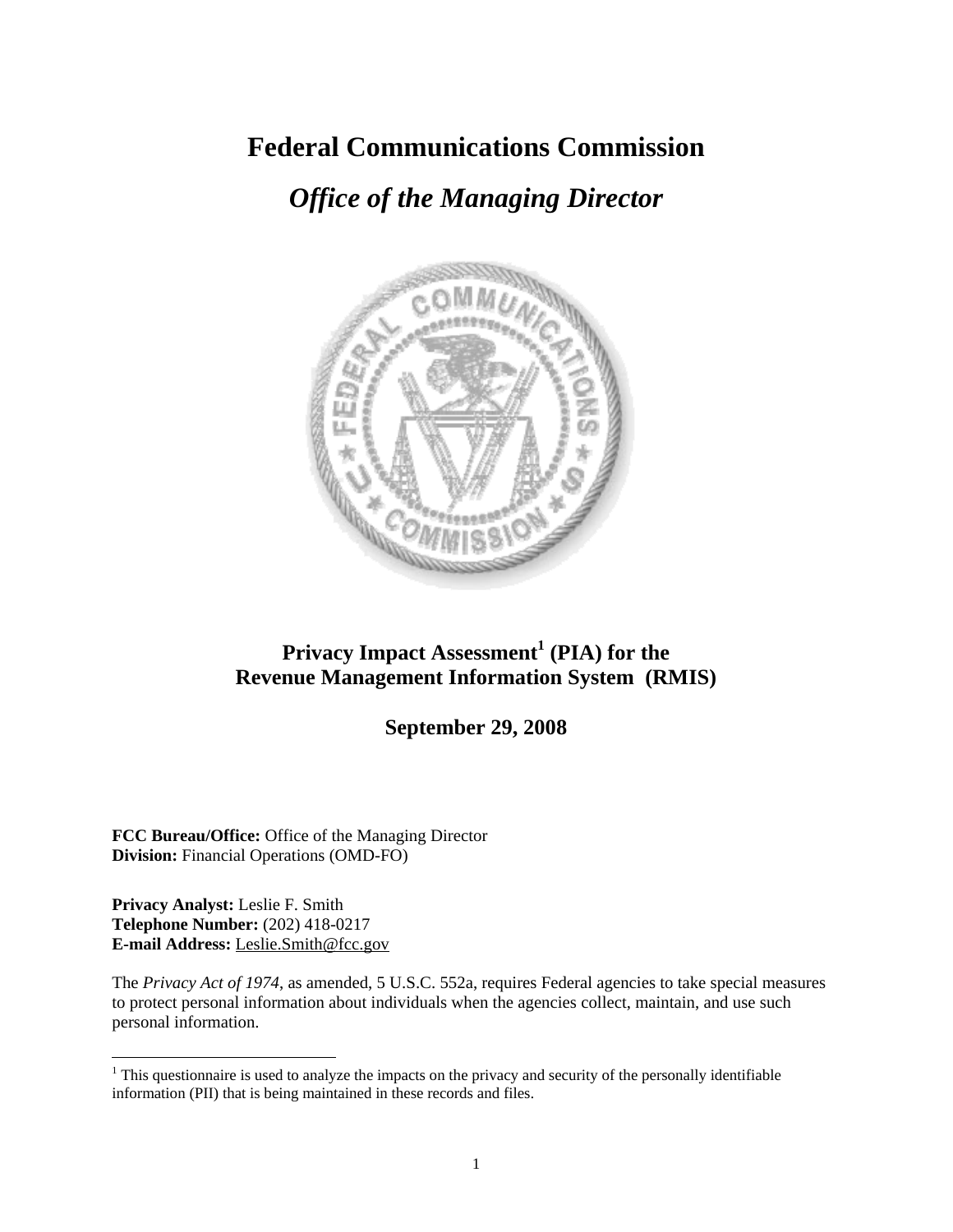Having established through the **Privacy Threshold Assessment** that this information system contains information about individuals, *e.g.*, personally identifiable information (PII), it is important that when the FCC makes changes to such an information system, the FCC then analyzes:

- (a) What changes are being made to the information that the system presently collects and maintains; and/or
- (b) What new information will be collected and maintained to determine the continuing impact(s) on the privacy of the individuals.

The Privacy Impact Assessment template's purpose is to help the bureau/office to evaluate the changes in the information in the system and to make the appropriate determination(s) about how to treat this information, as required by the Privacy Act's regulations.

## **Section 1.0 Information System's Contents:**

1.1 Status of the Information System:

 $\boxtimes$  New information system—Implemention date: September 2008

Revised or upgraded information system—Revision or upgrade date:

If this system is being revised—what will be done with the newly derived information:

Placed in existing information system—Implementation Date:

Placed in new auxiliary/ancillary information system—Date:

Other use(s)—Implementation Date:

Please explain your response:

1.2 Has a Privacy Threshold Assessment been done?

 $\boxtimes$  Yes

Date: September 2008

 $\Box$  No

If a Privacy Threshold Assessment has not been done, please explain why not:

If the Privacy Threshold Assessment (PTA) has been completed, please skip to Question 1.15

1.3 Has this information system, which contains information about individuals, *e.g.*, personally identifiable information (PII), existed under another name, *e.g.*, has the name been changed or modified?



If yes, please explain your response: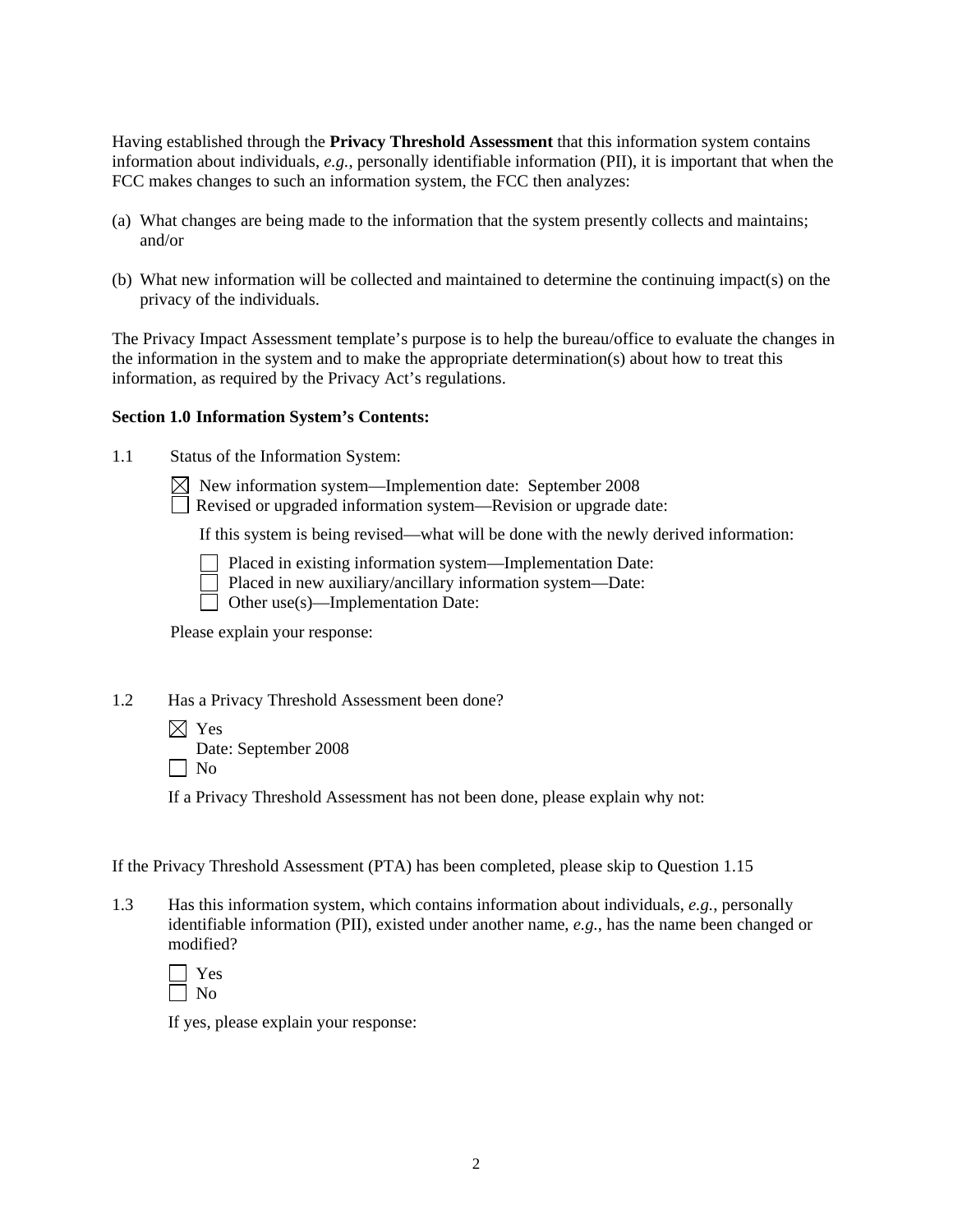1.4 Has this information system undergone a "substantive change" in the system's format or operating system?

If yes, please explain your response:

If there have been no such changes, please skip to Question 1.7.

1.5 Has the medium in which the information system stores the records or data in the system changed from paper files to electronic medium (computer database); or from one electronic information system to another, *i.e.*, from one database, operating system, or software program, *etc.*?

If yes, please explain your response:

1.6 Has this information system operated as part of another information system or was it linked to another information system:

If yes, please explain your response:

If the information system is not part of, nor linked to another information system, please skip to Question 1.8

1.7 If so, was it operated by another bureau/office or transferred from another Federal agency to the FCC?

Please explain your response:

1.8 What information is the system collecting, analyzing, managing, storing, transferring, *etc.*:

## **Information about FCC Employees:**

| No FCC employee information                              |
|----------------------------------------------------------|
| FCC employee's name                                      |
| Other names used, <i>i.e.</i> , maiden name, <i>etc.</i> |
| FCC badge number (employee ID)                           |
| Full or partial SSN                                      |
| Race/Ethnicity                                           |
| Gender                                                   |
| U.S. Citizenship                                         |

Non-U.S. Citizenship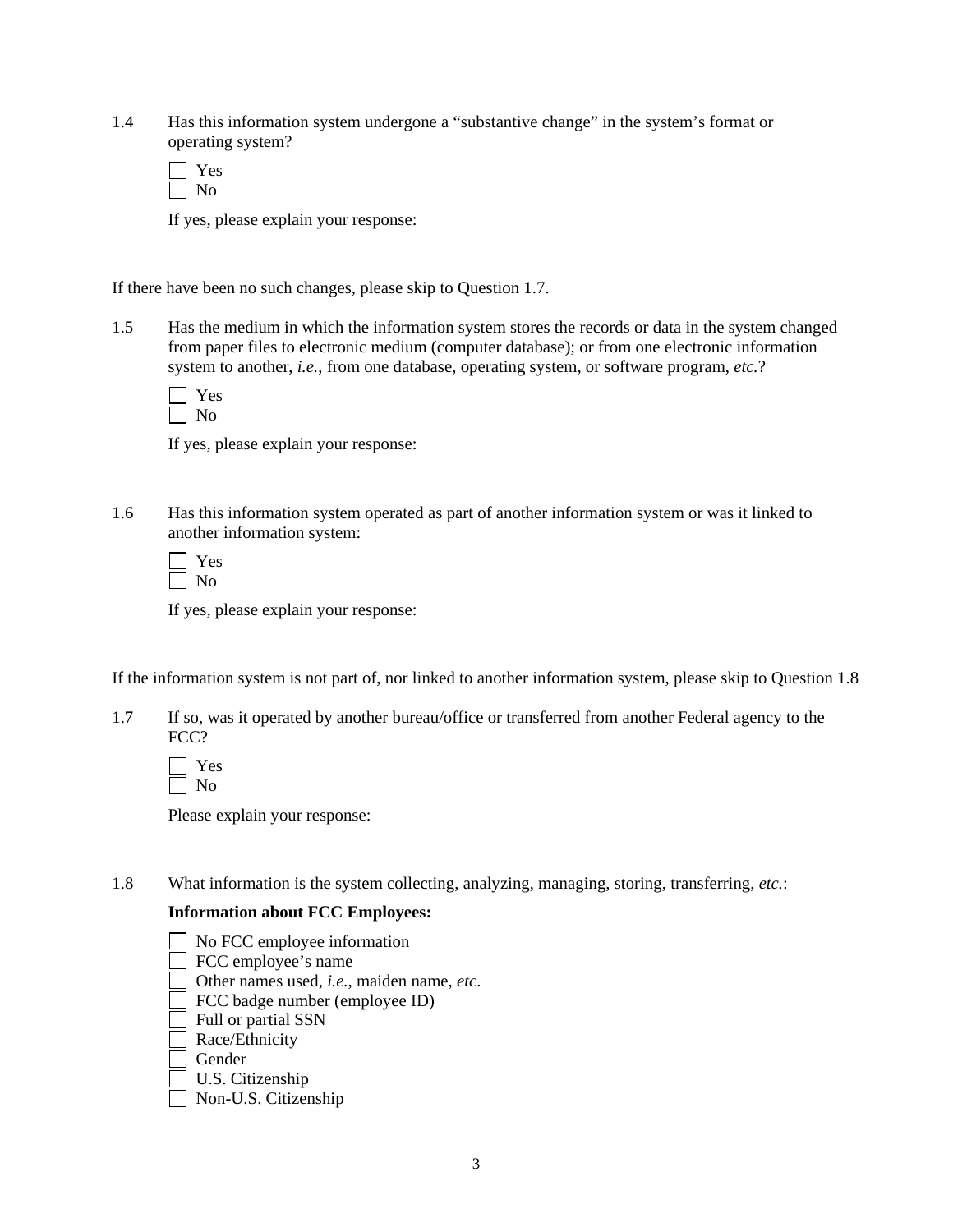| Biometric data                                                                           |
|------------------------------------------------------------------------------------------|
| Finger prints                                                                            |
| Voice prints                                                                             |
| Retina scans/prints                                                                      |
| Photographs                                                                              |
| Other physical information, <i>i.e.</i> , hair color, eye color, identifying marks, etc. |
| Birth date/age                                                                           |
| Place of birth                                                                           |
| Medical data                                                                             |
| Marital status                                                                           |
| Spousal information                                                                      |
| Miscellaneous family information                                                         |
| Home address                                                                             |
| Home address history                                                                     |
| Home telephone number(s)                                                                 |
| Personal cell phone number(s)                                                            |
| Personal fax number(s)                                                                   |
| Personal e-mail address(es)                                                              |
| Emergency contact data:                                                                  |
| Credit card number(s)                                                                    |
| Driver's license                                                                         |
| Bank account(s)                                                                          |
| FCC personal employment records                                                          |
| Military records                                                                         |
| Financial history                                                                        |
| Foreign countries visited                                                                |
| Law enforcement data                                                                     |
| Background investigation history                                                         |
| National security data                                                                   |
| Communications protected by legal privileges                                             |
| Digital signature                                                                        |
| Other information:                                                                       |
|                                                                                          |
| <b>Information about FCC Contractors:</b>                                                |
|                                                                                          |
| No FCC contractor information                                                            |
| Contractor's name                                                                        |
| Other name(s) used, <i>i.e.</i> , maiden name, <i>etc.</i>                               |
| FCC Contractor badge number (Contractor ID)                                              |
| Full or partial SSN                                                                      |
| U.S. Citizenship                                                                         |
| Non-U.S. Citizenship                                                                     |
| Race/Ethnicity<br>Gender                                                                 |
| Biometric data                                                                           |
| Finger prints                                                                            |
|                                                                                          |
| Voice prints<br>Retina scans/prints                                                      |
| Photographs                                                                              |
| Other physical information, i.e., hair color, eye color, identifying marks, etc.         |
| Birth date/Age                                                                           |
|                                                                                          |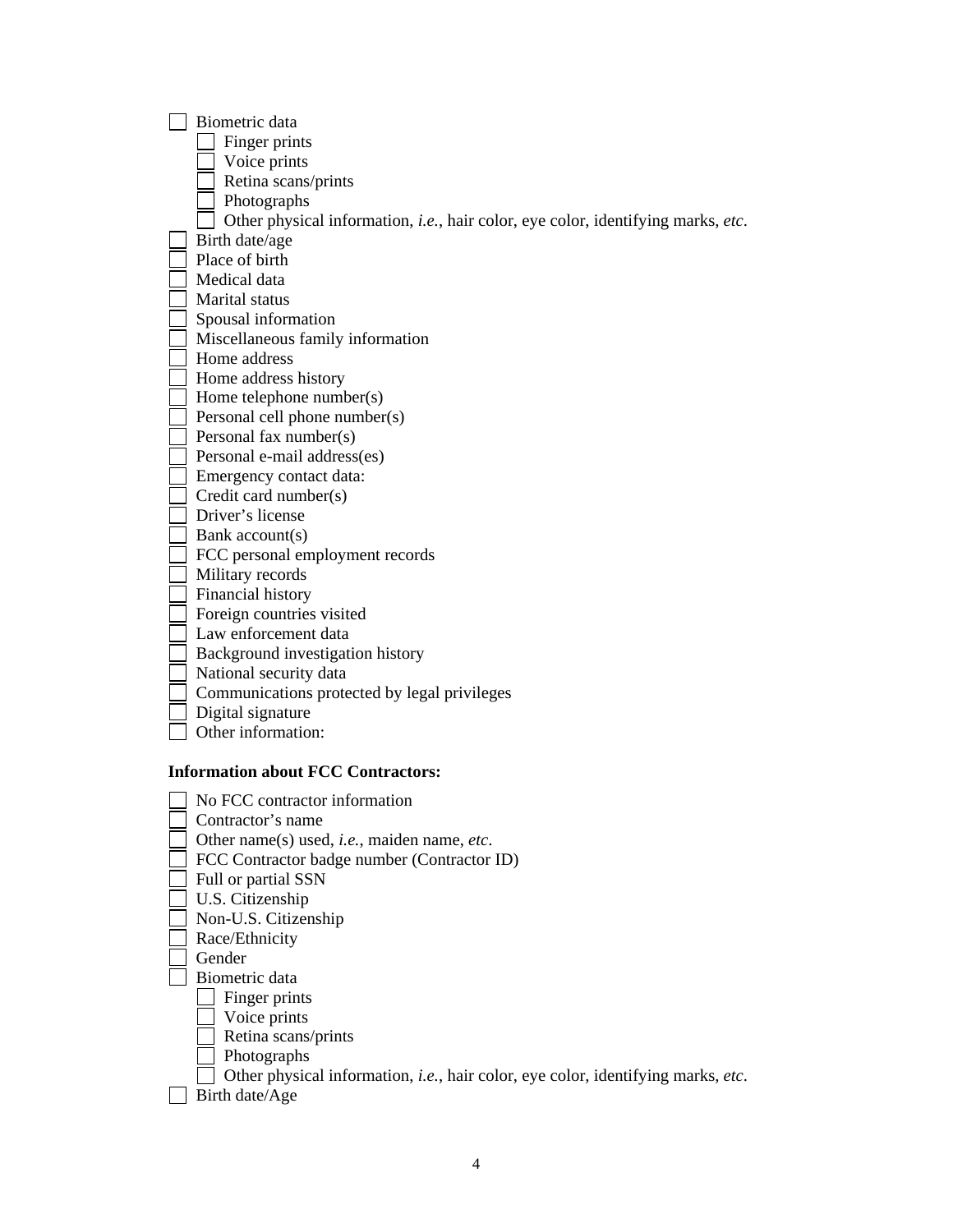| Place of birth                               |
|----------------------------------------------|
| Medical data                                 |
| Marital status                               |
| Spousal information                          |
| Miscellaneous family information             |
| Home address                                 |
| Home address history                         |
| Home telephone number(s)                     |
| Personal cell phone number(s)                |
| Personal fax number(s)                       |
| Personal e-mail address(es)                  |
| Emergency contact data:                      |
| Credit card number(s)                        |
| Driver's license number(s)                   |
| Bank account(s)                              |
| Non-FCC personal employment records          |
| Military records                             |
| Financial history                            |
| Foreign countries visited                    |
| Law enforcement data                         |
| Background investigation history             |
| National security data                       |
| Communications protected by legal privileges |
| Digital signature                            |
| Other information:                           |

# **Information about FCC Volunteers, Visitors, Customers, and other Individuals:**

| Not applicable                                                                                   |
|--------------------------------------------------------------------------------------------------|
| Individual's name:                                                                               |
| Other name(s) used, <i>i.e.</i> , maiden name, <i>etc.</i>                                       |
| FCC badge number (employee ID)                                                                   |
| Full or partial SSN                                                                              |
| Race/Ethnicity                                                                                   |
| Gender                                                                                           |
| Citizenship                                                                                      |
| Non-U.S. Citizenship                                                                             |
| Biometric data                                                                                   |
| Fingerprints                                                                                     |
| Voiceprints                                                                                      |
| Retina scans/prints                                                                              |
| Photographs                                                                                      |
| Other physical information, <i>i.e.</i> , hair color, eye color, identifying marks, <i>etc</i> . |
| Birth date/Age                                                                                   |
| Place of birth                                                                                   |
| Medical data                                                                                     |
| Marital status                                                                                   |
| Spousal information                                                                              |
| Miscellaneous family information                                                                 |
| Home address                                                                                     |
| Home address history                                                                             |
|                                                                                                  |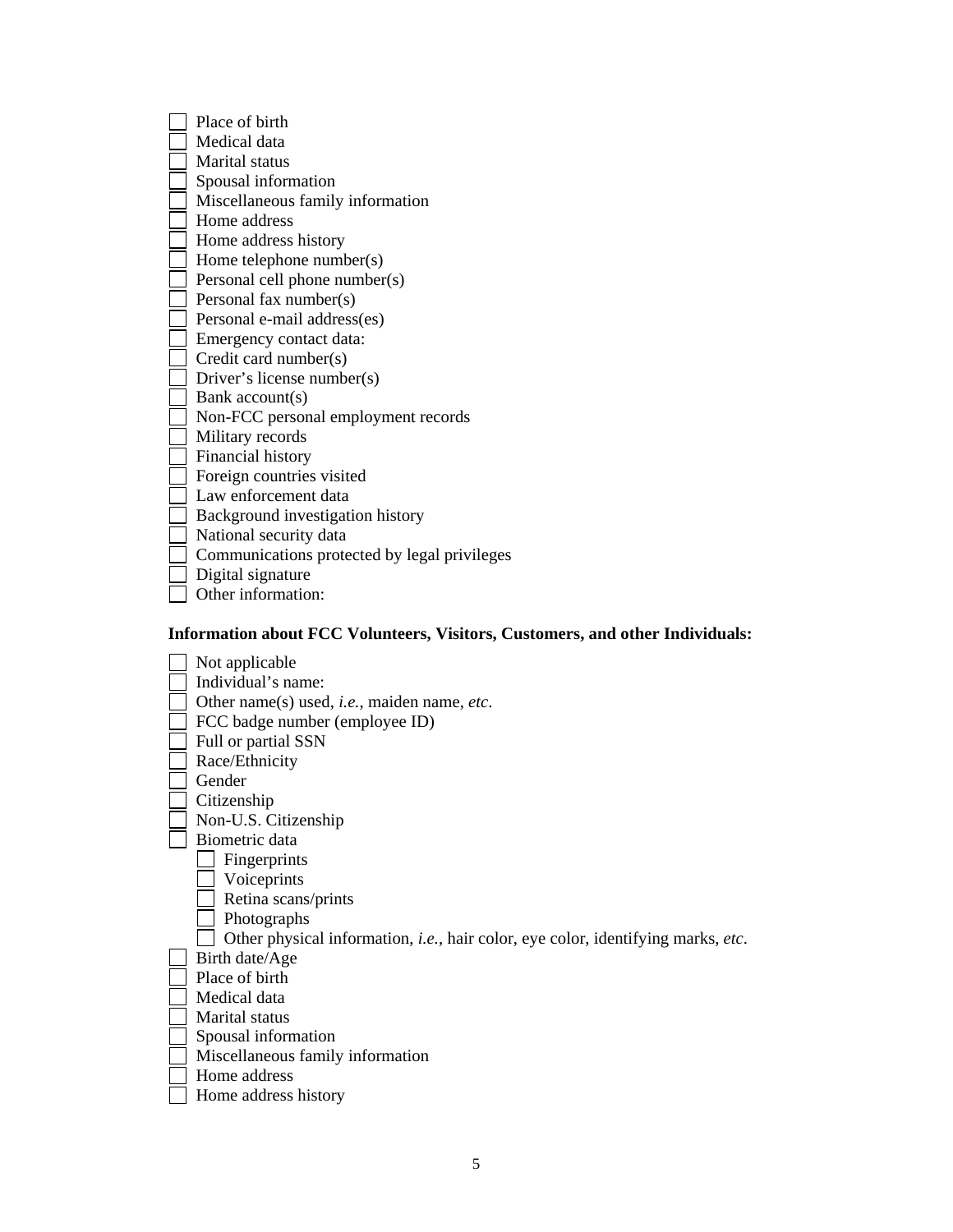Home telephone number(s) Personal cell phone number(s) Personal fax number(s) Personal e-mail address(es) Emergency contact data: Credit card number(s) Driver's license number(s)  $\Box$  Bank account(s) Personal e-mail address(es) Non-FCC personal employment records Military records Financial history Foreign countries visited Law enforcement data Background investigation history National security data Communications protected by legal privileges Digital signature Other information:

# **Information about Business Customers and others (usually not considered "personal information"):**

| Not applicable                                                        |
|-----------------------------------------------------------------------|
| Name of business contact/firm representative, customer, and/or others |
| Race/Ethnicity                                                        |
| Gender                                                                |
| Full or partial SSN                                                   |
| Business/corporate purpose(s)                                         |
| Other business/employment/job description(s)                          |
| Professional affiliations                                             |
| Business/office address                                               |
| Intra-business office address (office or workstation)                 |
| Business telephone number(s)                                          |
| Business cell phone number(s)                                         |
| Business fax number(s)                                                |
| Business pager number(s)                                              |
| Business e-mail address(es)                                           |
| Bill payee name                                                       |
| Bank routing number(s)                                                |
| Income/Assets                                                         |
| Web navigation habits                                                 |
| Commercially obtained credit history data                             |
| Commercially obtained buying habits                                   |
| Credit card number(s)                                                 |
| Bank account(s)                                                       |
| Other information:                                                    |
|                                                                       |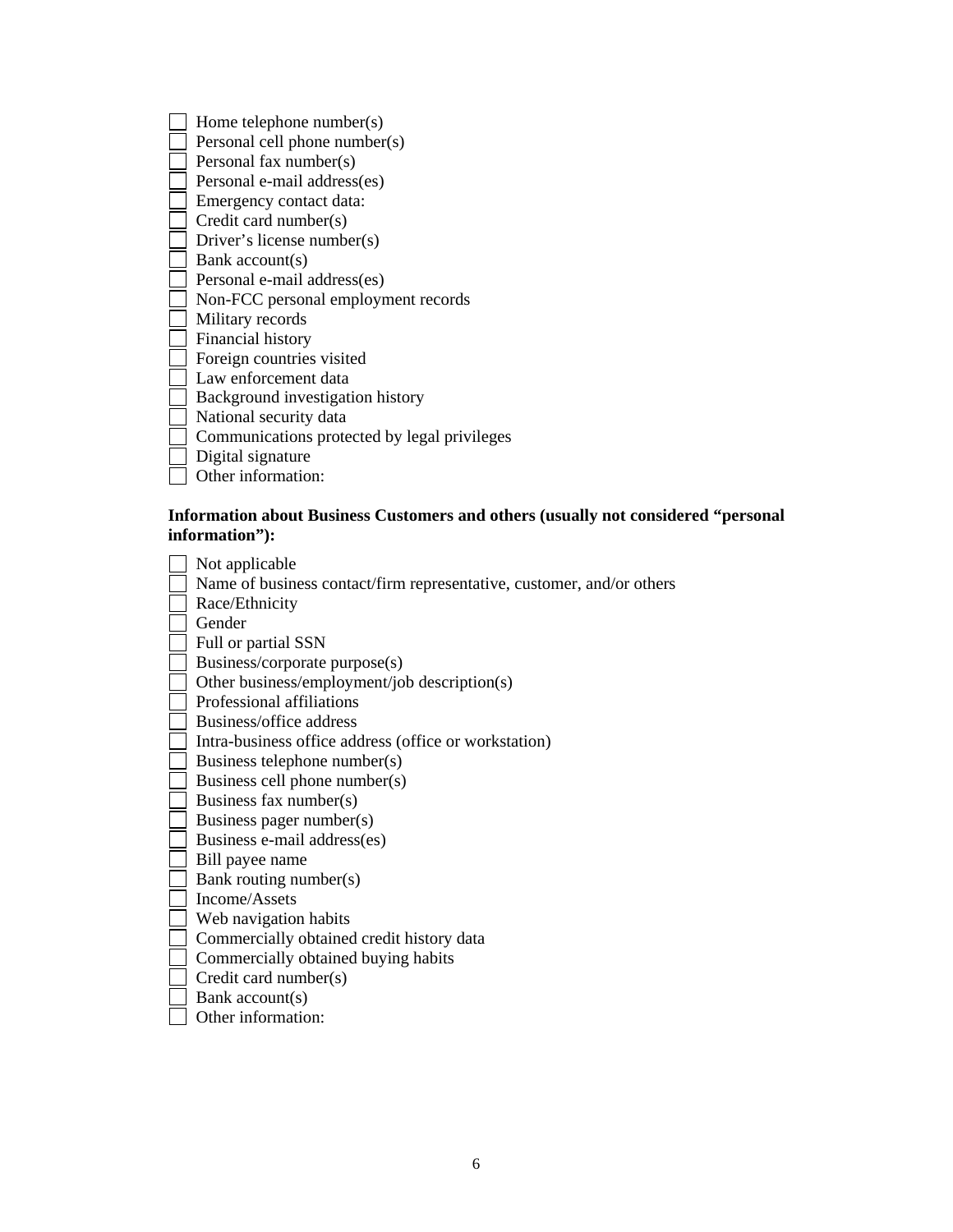- 1.9 What are the sources for the information that you are collecting:
	- Personal information from FCC employees:
	- Personal information from FCC contractors:
	- Personal information from non-FCC individuals and/or households:
	- Non-personal information from businesses and other for-profit entities:
	- Non-personal information from institutions and other non-profit entities:

Non-personal information from farms:

Non-personal information from Federal Government agencies:

Non-personal information from state, local, or tribal governments:

|  | Other sources: |
|--|----------------|

1.10 Will the information system obtain, use, store, analyze, *etc*. information about individuals *e.g*, personally identifiable information (PII), from other information systems, including both FCC and non-FCC information systems?

Please explain your response:

If the information system does not use any PII from other information systems, including both FCC and non-FCC information systems, please skip to Question 1.15

1.11 If the information system uses information about individuals from other information systems, what information will be used?

| FCC information system and information system name(s):                           |
|----------------------------------------------------------------------------------|
| non-FCC information system and information system name(s):                       |
| FCC employee's name                                                              |
| (non-FCC employee) individual's name                                             |
| Other names used, i.e., maiden name, etc.                                        |
| FCC badge number (employee ID)                                                   |
| Other Federal Government employee ID information, i.e., badge number, etc.       |
| Full or partial SSN                                                              |
| Race/Ethnicity                                                                   |
| Gender                                                                           |
| U.S. Citizenship                                                                 |
| Non-U.S. Citizenship                                                             |
| Biometric data                                                                   |
| Finger prints                                                                    |
| Voice prints                                                                     |
| Retina scan/prints                                                               |
| Photographs                                                                      |
| Other physical information, i.e., hair color, eye color, identifying marks, etc. |
| Birth date/Age                                                                   |
| Place of birth                                                                   |
| Medical data                                                                     |
| Marital status                                                                   |
| Spousal information                                                              |
| Miscellaneous family information:                                                |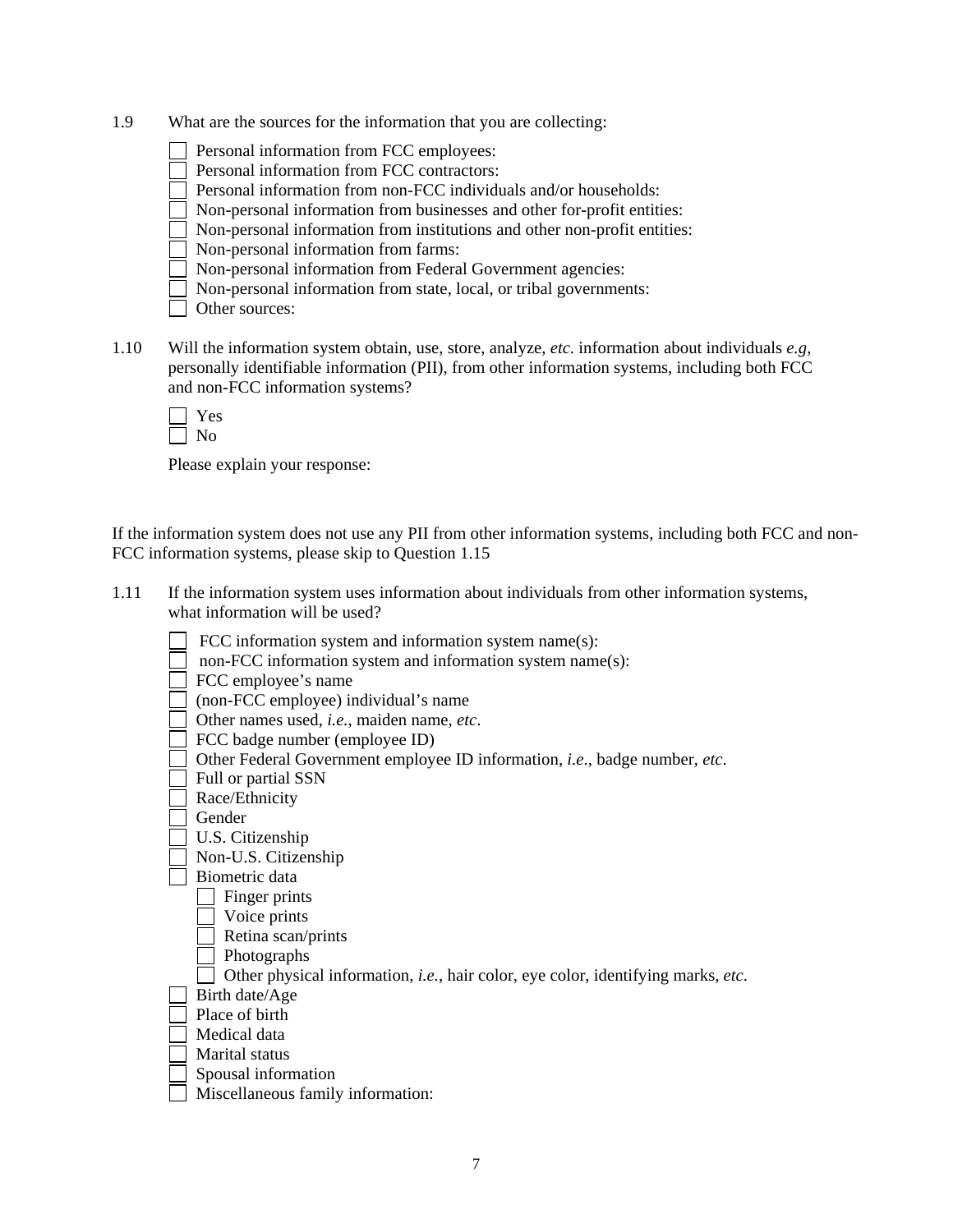| Home address                                  |
|-----------------------------------------------|
| Home address history                          |
| Home telephone number(s)                      |
| Personal cell phone number(s)                 |
| Personal fax number(s)                        |
| Personal e-mail address(es)                   |
| Emergency contact data                        |
| Credit card number(s)                         |
| Driver's license                              |
| Bank account(s)                               |
| Personal e-mail address(es)                   |
| Non-FCC personal employment records           |
| Non-FCC government badge number (employee ID) |
| Law enforcement data                          |
| Military records                              |
| National security data                        |
| Communications protected by legal privileges  |
| Financial history                             |
| Foreign countries visited                     |
| Background investigation history              |
| Digital signature                             |
| Other information:                            |

# **Information about Business Customers and others (usually not considered "personal information"):**

| Not applicable                                                        |
|-----------------------------------------------------------------------|
| Name of business contact/firm representative, customer, and/or others |
| Race/Ethnicity                                                        |
| Gender                                                                |
| Full or partial SSN                                                   |
| Business/corporate purpose(s)                                         |
| Other business/employment/job description(s)                          |
| Professional affiliations                                             |
| Intra-business office address (office or workstation)                 |
| Business telephone number(s)                                          |
| Business cell phone number(s)                                         |
| Business fax number(s)                                                |
| Business e-mail address(es)                                           |
| Bill payee name                                                       |
| Bank routing number(s)                                                |
| Income/Assets                                                         |
| Web navigation habits                                                 |
| Commercially obtained credit history data                             |
| Commercially obtained buying habits                                   |
| Personal clubs and affiliations                                       |
| Credit card number(s)                                                 |
| Bank $account(s)$                                                     |
| Other information:                                                    |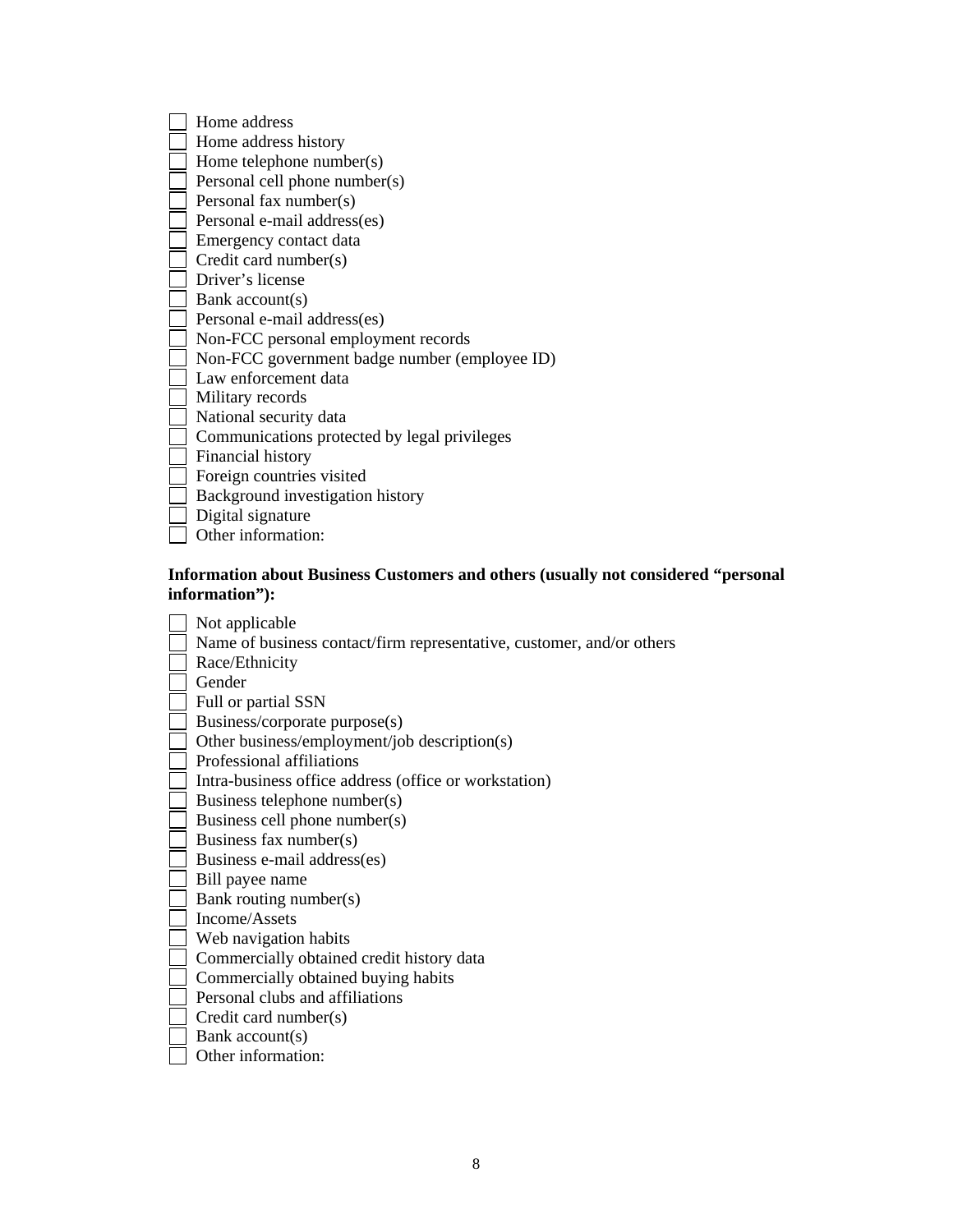1.12 Will this information system derive new information, records, or data, or create previously unavailable information, records, or data, through aggregation or consolidation from the information that will now be collected via this link to the other system, including information, records, or data, that is being shared or transferred from the other information system(s)?

| ÷ |
|---|
|   |

Please explain your response:

1.13 Can the information, whether it is: (a) in the information system, (b) in a linked information system, and/or (c) transferred from another system, be retrieved by a name or a "unique identifier" linked to an individual, *e.g.*, SSN, name, home telephone number, fingerprint, voice print, *etc*.?

Please explain your response:

1.14 Will the new information include personal information about individuals, *e.g*., personally identifiable information (PII), be included in the individual's records, or be used to make a determination about an individual?

Please explain your response:

1.15 Under the *Privacy Act of 1974*, as amended, 5 U.S.C. 552a, Federal agencies are required to have a System of Records Notice (SORN) for an information system like this one, which contains information about individuals, *e.g.*, "personally identifiable information" (PII).

A System of Records Notice (SORN) is a description of how the information system will collect, maintain, store, and use the personally identifiable information (PII).

Is there a SORN that already covers this PII in this information system?

If yes, what is this System of Records Notice (SORN):

Please provide the citation that was published in the *Federal Register* for the SORN:

If a SORN already covers this PII, please skip to **Section 2.0 System of Records Notice (SORN) Update** to address any changes to this SORN.

If a system of records notice (SORN) does not presently cover the information about individuals in this system, then it is necessary to determine whether a new FCC system of records notice must be created for the information.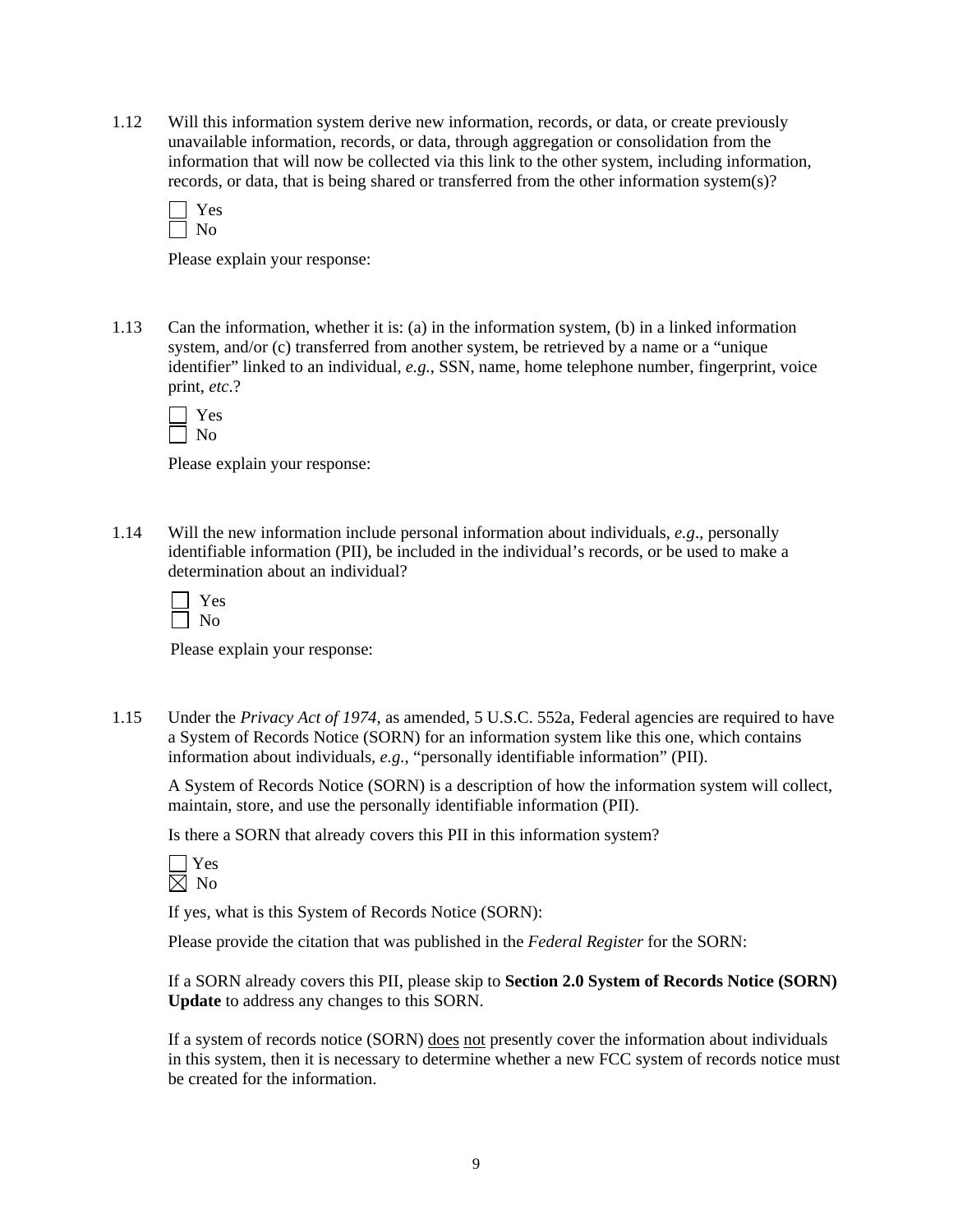1.16 If this information system is not covered by a system of records notice (SORN), does the information system exist by itself, or does it now, or did it previously exist as a component or subset of another SORN?

If yes, please explain what has occurred:

This is a new system of records notice.

What is the System of Records Notice (SORN) of which it is currently or previously a component or subset:

Please also provide the citation that was published in the *Federal Register* for the SORN:

1.17 What are the purposes or functions that make it necessary to create a new a system of records notice (SORN) for this information system, *e.g.*, why is the information being collected?

The staff in the Financial Division of the Office of the Managing Director (OMD-FO) have created a new SORN to cover the new RMIS information system, FCC/OMD-25, "Revenue Management Information System (RMIS)." The RMIS will incorporate various new and existing financial operations into this new information system that will be used to store data, including personally identifiable information (PII) from individuals, when applicants, including individuals, businesses, institutions, *etc*., register to pay regulatory fees, apply for or renew licenses, and conduct other financial and telecommunications activities with the FCC.

1.18 Where is this information for the system of records notice (SORN) located?

The RMIS is located in the Financial Operations Division of the Office of the Managing Director (OMD-FO) at FCC Headquarters,  $445 \, 12^{th}$  Street, S.W., Washington, DC 20554.

1.19 Is the use of the information both relevant and necessary to the purposes for which the information system is designed, *e.g.*, is the SORN only collecting and using information for the specific purposes for which the SORN was designed so that there is no "extraneous" information included in the database(s) or paper files?

 $\boxtimes$  Yes  $\Box$  No

Please explain your response:

The new SORN, FCC/OMD-25, "Revenue Management Information System (RMIS)," will cover the personally identifiable information (PII) that registrants provide when they pay regulatory fees, apply for or renew licenses, and conduct other financial and telecommunications activities with the FCC.

If the use of this information is both relevant and necessary to the processes for this information system is designed, please skip to Question 1.21.

1.20 If not, why or for what reasons is the information being collected?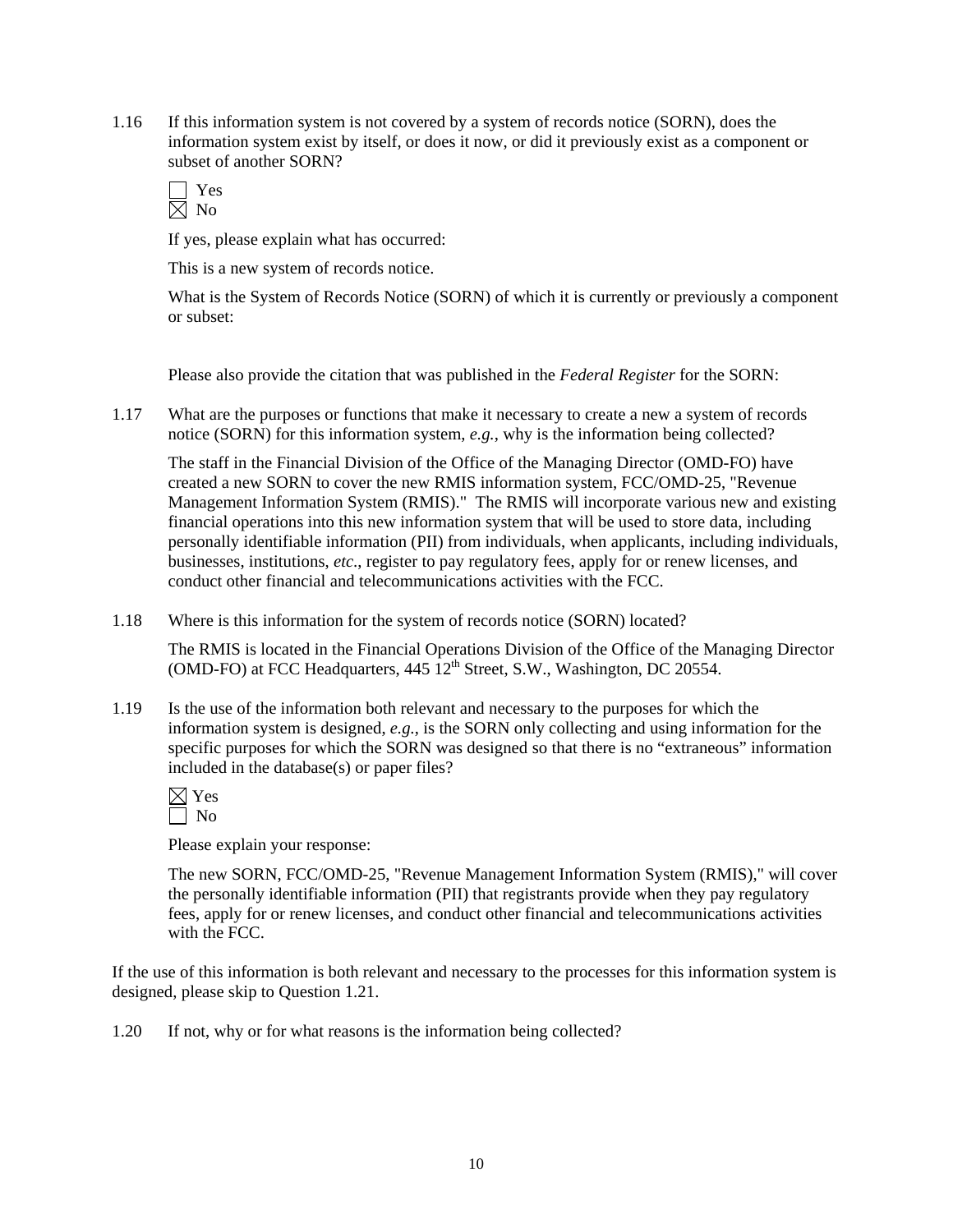- 1.21 Is the information covered under a Security Classification as determined by the FCC Security Officer?
	- $\Box$  Yes  $\overline{\boxtimes}$  No

 The Security Operations Center has determined that the new RMIS information system does not require a security classification.

1.22 What is the legal authority that authorizes the development of the information system and the information/data collection?

 Budget and Accounting Act of 1921; Budget and Accounting Procedures Act of 1950; Federal Communications Authorization Act of 1989, and 31 U.S.C. 525.

1.23 In what instances would the information system's administrator/manager/developer permit disclosure to those groups outside the FCC for whom the information was not initially intended.

 Such disclosures, which are referred to as "Routine Uses," are those instances that permit the FCC to disclose information from a SORN to specific "third parties." These disclosures may be for the following reasons:

(check all that are applicable)

- $\boxtimes$  Adjudication and litigation:
- Committee communications:
- Compliance with welfare reform requirements:
- $\overline{\boxtimes}$  Congressional inquiries:
- Emergency response by medical personnel and law enforcement officials:
- $\boxtimes$  Employment, security clearances, licensing, contracts, grants, and other benefits by the FCC:
- $\boxtimes$  Employment, security clearances, licensing, contracts, grants, and other benefits upon a request from another Federal, state, local, tribal, or other public authority, *etc*.:
- $\boxtimes$  FCC enforcement actions:
- $\boxtimes$  Financial obligations under the Debt Collection Information Act: U.S. Department of the Treasury's Financial Management Service.
- Financial obligations required by the National Finance Center:
- First responders, *e.g.*, law enforcement, DHS, FEMA, DOD, NTIA, *etc*.:
- $\boxtimes$  Government-wide oversight by NARA, DOJ, and/or OMB:
- Labor relations (NTEU):
- Law enforcement and investigations:
- Program partners, e.g., WMATA, *etc*.:
- $\boxtimes$  Breach of Federal data:
- $\boxtimes$  Others "third party" disclosures: U.S. Department of Justice for drug debarment and other actions; U.S. Office of Personnel Management (OPM) for pay and leave activities, employee benefits, retirement deductions, *etc*.
- 1.24 Will the information be disclosed to consumer reporting agencies?
	- Yes  $\boxtimes$  No

Please explain your response: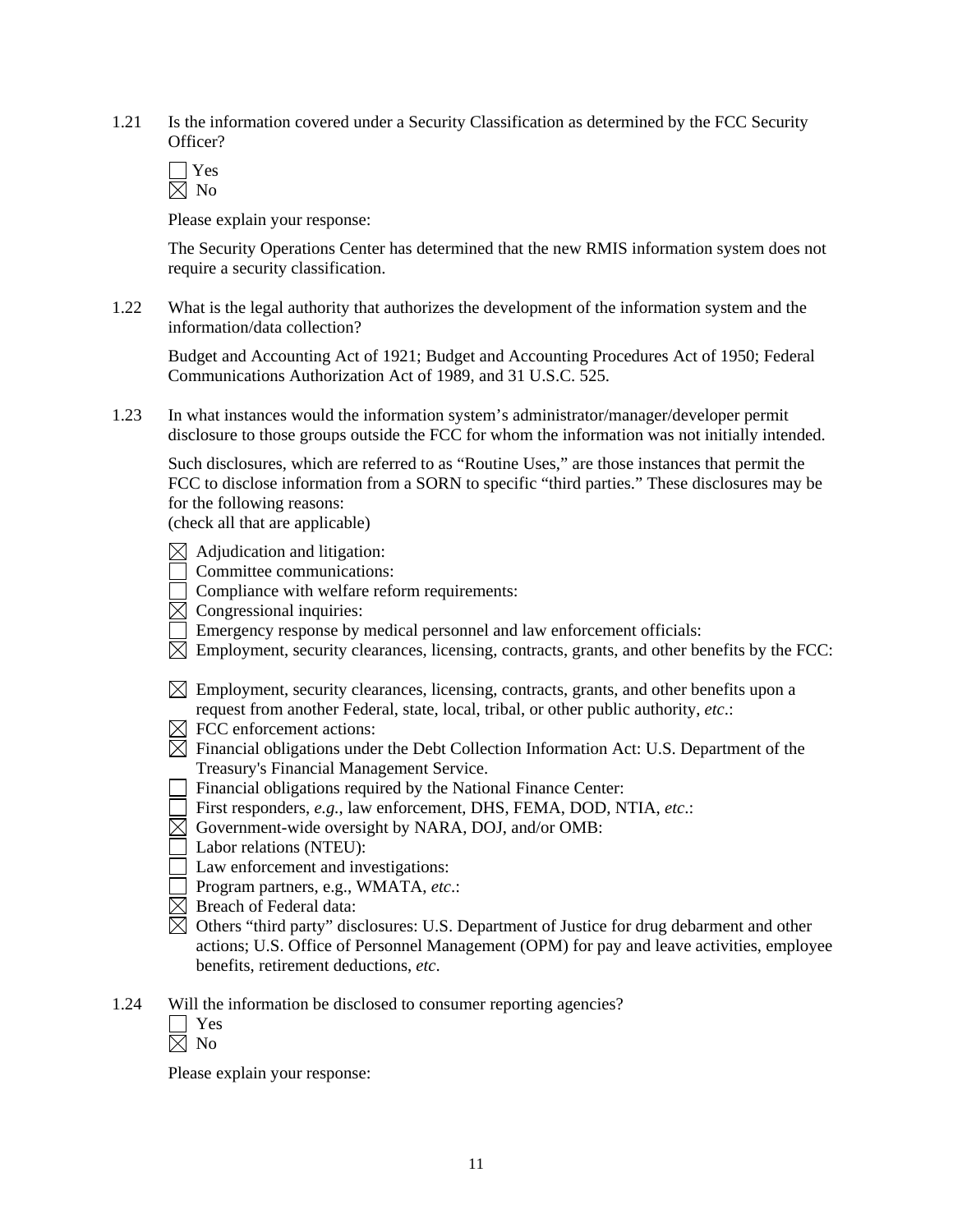1.25 What are the policies for the maintenance and secure storage of the information?

Electronic information is stored and maintained in the RMIS's electronic databases, which are secured through passwords, encryption, etc. Paper documents, including computer printouts and paper forms, *etc.*, are stored and maintained in file cabinets that are locked when not in use. Access to the electronic data and the paper documents is restricted to OMD-FO staff who have a need to access based on their job duties, activities, and responsibilities.

1.26 How is information in this system retrieved?

The personally identifiable information (PII) in the RMIS information system can be retrieved via on-line access.

1.27 What policies and/or guidelines are in place on how long the bureau/office will retain the information?

 The FCC's Office of the Managing Director-Performance Evaluation and Records Management (OMD-PERM) has not yet assigned a records retention schedule for this new information system to this new SORN. Upon development, the Records Officer in OMD-PERM will assign a records retention schedule for the SORN that covers the personally identifiable information. This records retention schedule will be consistent with the guidelines established by the National Archives and Records Administration (NARA).

1.28 Once the information is obsolete or out-of-date, what policies and procedures have the system's managers/owners established for the destruction/purging of the data?

Once the Records Officer in OMD-PERM has assigned a records retention and disposal schedule, consistent with NARA guidelines, for the PII that is stored and maintained by this new SORN, the OMD-FO staff will follow this schedule in determining the correct policies and procedures for disposing of obsolete or out-of-date information contained in this information system.

1.29 Have the records retention and disposition schedule(s) been issued or approved by the National Archives and Records Administration (NARA)?



Please explain your response:

As noted above, once this new information system has been fully developed and is operational, the Records Officer in OMD-PERM will review the information system and assign an appropriate records retention and disposal schedule consistent with NARA guidelines.

If a NARA records retention and disposition schedule has been approved for this System of Records Notice (SORN), please skip to **Section 2.0 System of Records Notice (SORN) Update**:

1.30 If there is no NARA approved records retention and disposal schedule, has there been any coordination with the Performance Evaluation and Records Management Branch (PERM) or the Records Officer?

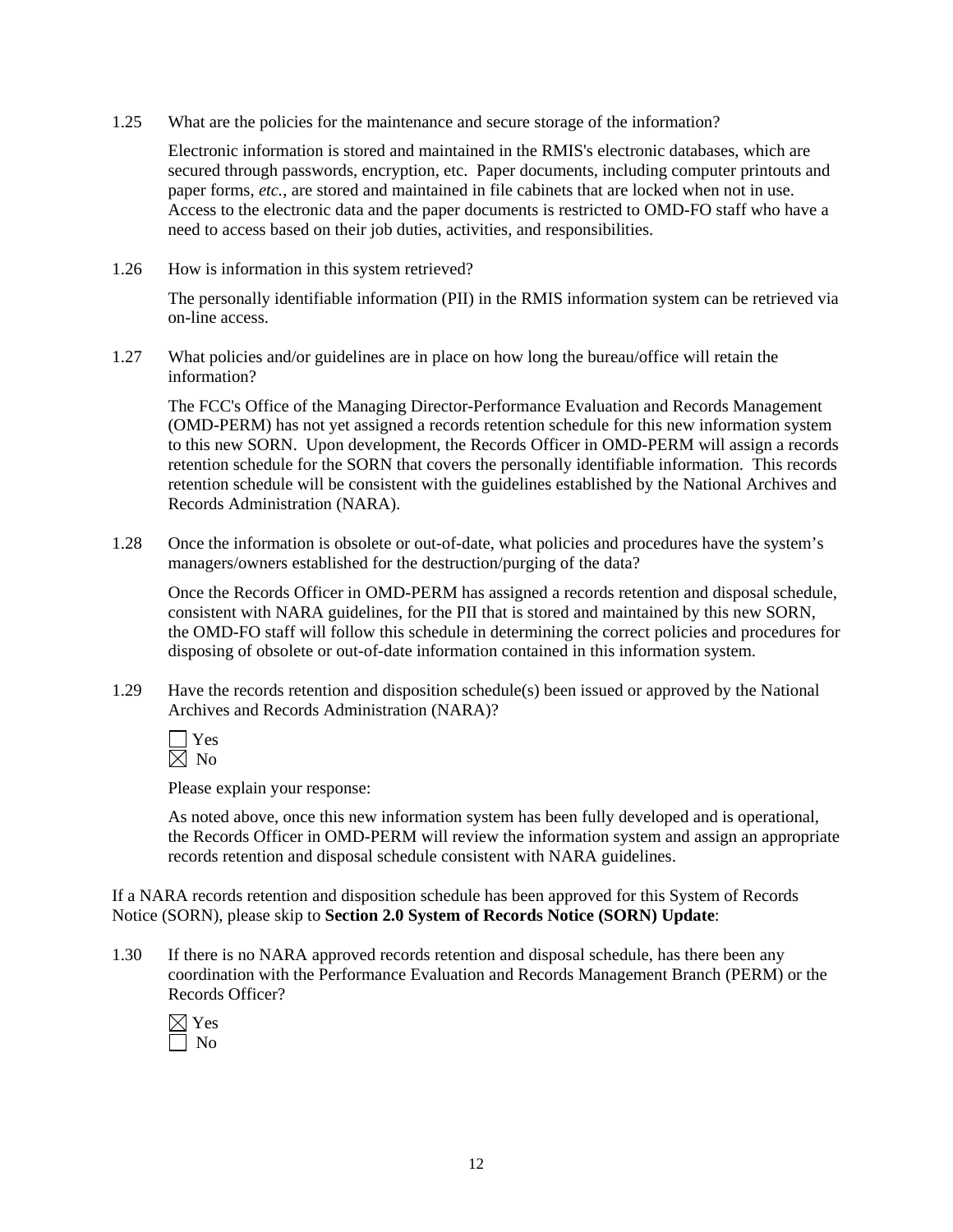OMD-FO is coordinating the records retention and disposal schedule with OMD-PERM's Records Officer.

If this is a new System of Records Notice (SORN), please skip to **Section 3.0 Development, Management, and Deployment and/or Sharing of the Information: Section 2.0 System of Records Notice (SORN) Update:** 

If a System of Records Notice (SORN) currently covers the information, please provide information to update and/or revise the SORN:

2.1 Have there been any changes to the Security Classification for the information covered by the system of records notice (SORN) from what was originally determined by the FCC Security Officer?

Please explain your response:

2.2 Have there been any changes to the location of the information covered by the system of records notice (SORN)?

Please explain your response:

2.3 Have there been any changes to the categories of individuals covered by the system of records notice (SORN)?

Please explain your response:

2.4 Have there been any changes to the categories of records, *e.g.*, types of information (or records) that the system of records notice (SORN) collects, maintains, and uses?

Please explain your response:

2.5 Have there been any changes to the legal authority under which the FCC collects and maintains the information covered by the system of records notice (SORN)?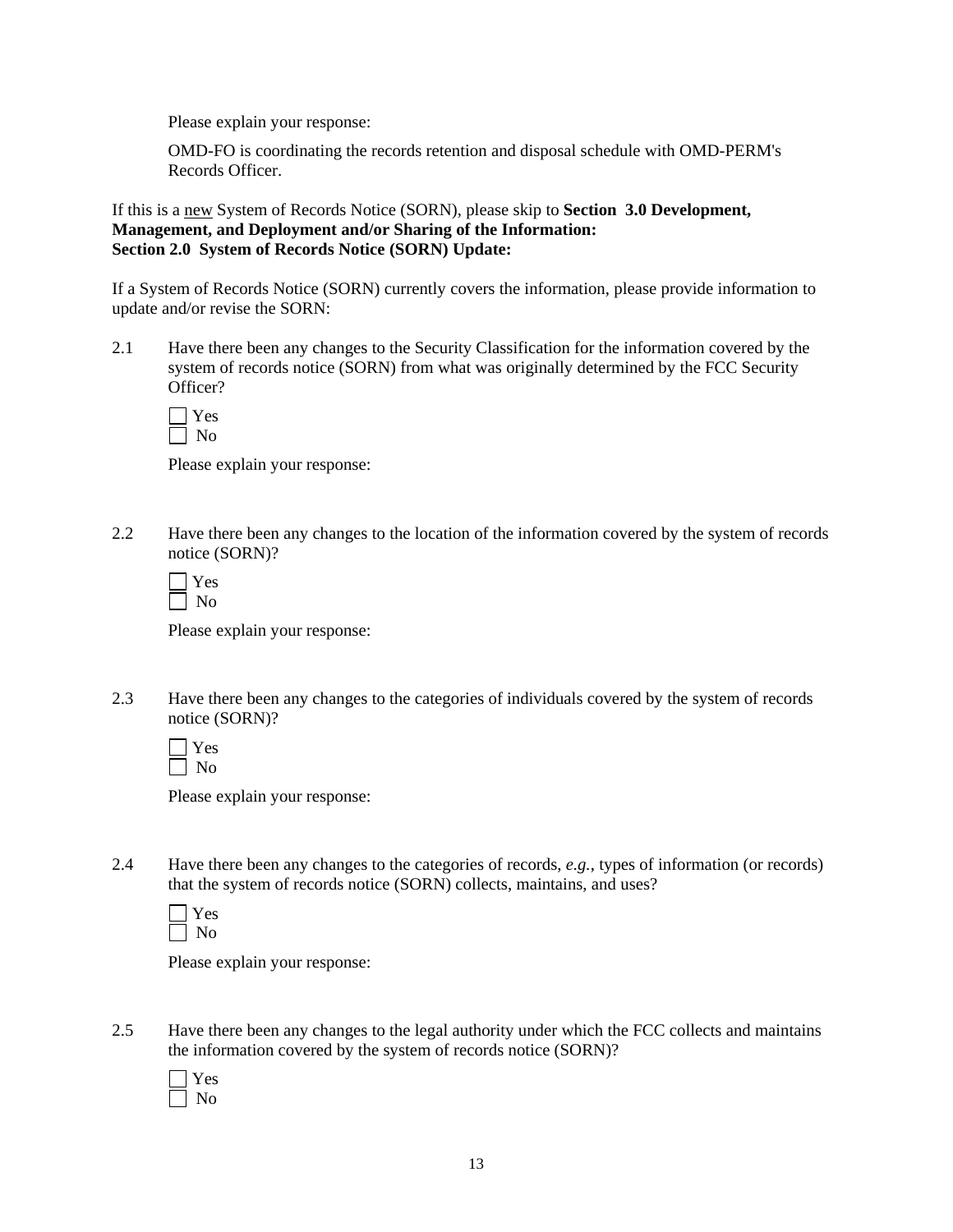2.6 Have there been any changes to the purposes for collecting, maintaining, and using the information covered by the system of records notice (SORN)?

Please explain your response:

2.7 Have there been any changes to the Routine Uses under which disclosures are permitted to "third parties" as noted in the system of records notice (SORN)?

 If the Routine Uses have changed, what changes were made: (check all that apply and explain the changes)

- Not applicable—there have been no changes to the Routine Uses
- Adjudication and litigation:

**Breach of Federal data:** 

Committee communications:

Compliance with welfare reform requirements:

Congressional inquiries:

Emergency response by medical personnel and law enforcement officials:

 $\Box$  Employment, security clearances, licensing, contracts, grants, and other benefits by the FCC:

 Employment, security clearances, licensing, contracts, grants, and other benefits upon a request from another Federal, state, local, tribal, or other public authority, *etc.*:

FCC enforcement actions:

- Financial obligations under the Debt Collection Act:
- Financial obligations required by the National Finance Center:
- First responders, *e.g.*, law enforcement, DHS, FEMA, DOD, NTIA, *etc*.:
- Government-wide oversight by NARA, DOJ, and/or OMB:
- Labor relations:

Law enforcement and investigations:

- Program partners, *e.g.*, WMATA:
- Others Routine Use disclosures not listed above:
- 2.8 Have there been any changes as to whether the FCC will permit the information covered by the system of records notice (SORN) can be disclosed to consumer reporting agencies?

Please explain your response: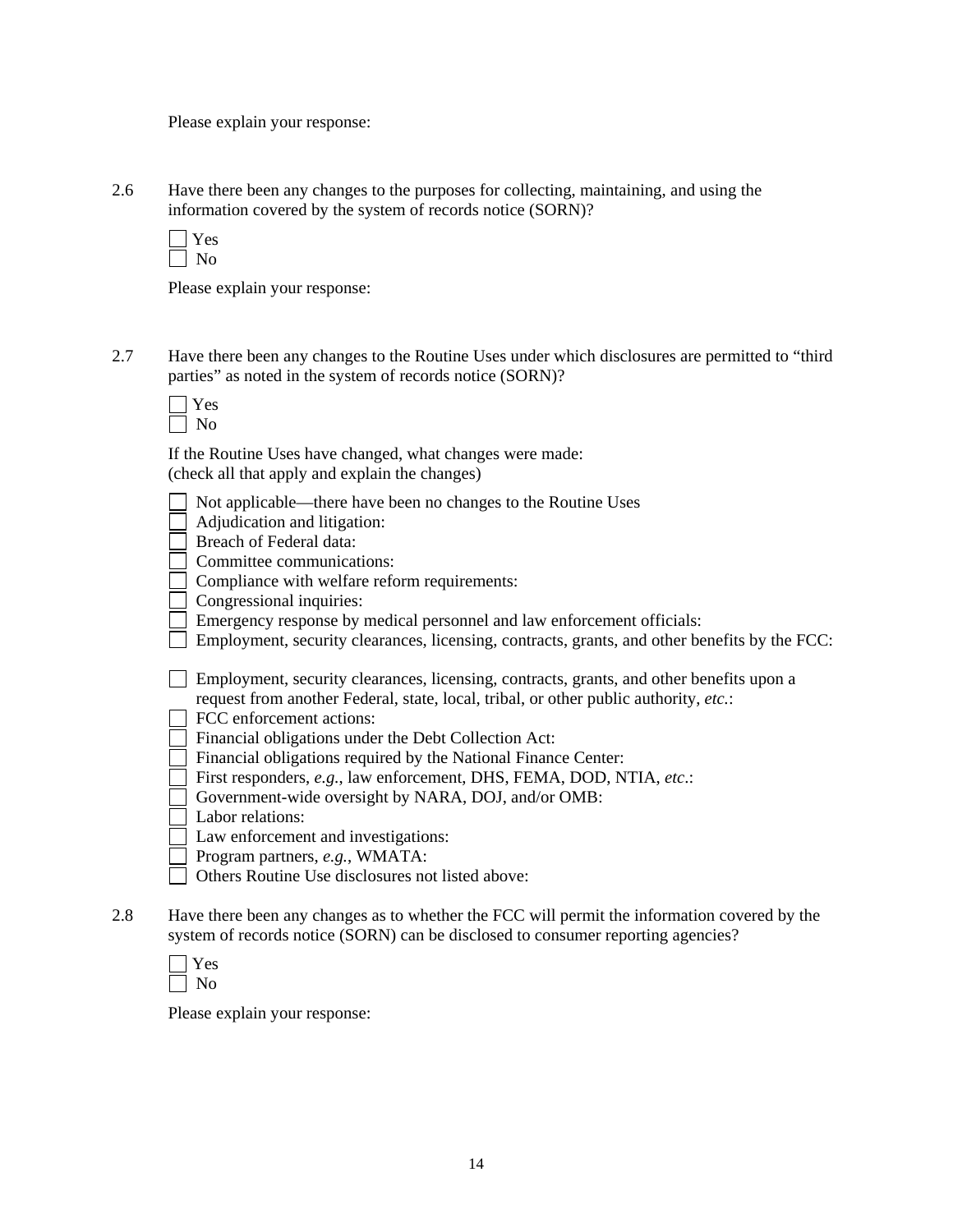2.9 Have there been any changes to the policies and/or guidelines for the storage and maintenance of the information covered by this system of records notice (SORN)?

Please explain your response:

2.10 Have there been any changes to how the information covered by the system of records notice (SORN) is retrieved or otherwise accessed?

Please explain your response:

2.11 Have there been any changes to the safeguards that the system manager has in place to protect unauthorized access to the information covered by the system of records notice (SORN)?

Please explain your response:

Please note that you must also provide an update of the current protections, safeguard, and other security measures that are in place in this SORN in **Section 5.0 Safety and Security Requirements:** 

2.12 Have there been any changes to the records retention and disposition schedule for the information covered by the system of records notice (SORN)? If so, has the system manager worked with the Performance Evaluation and Records Management (PERM) staff to insure that this revised schedule been approved by the National Archives and Records Administration (NARA)?

Please explain your response:

## **Section 3.0 Development, Management, and Deployment and/or Sharing of the Information:**

3.1 Who will develop the information system(s) covered by this system of records notice (SORN)?

 $\Box$  Developed wholly by FCC staff employees:

Developed wholly by FCC contractors:

Developed jointly by FCC employees and contractors:

- Developed offsite primarily by non-FCC staff:
- $\boxtimes$  COTS (commercial-off-the-shelf-software) package: Digital Systems Group (DSG)

Other development, management, and deployment/sharing information arrangements: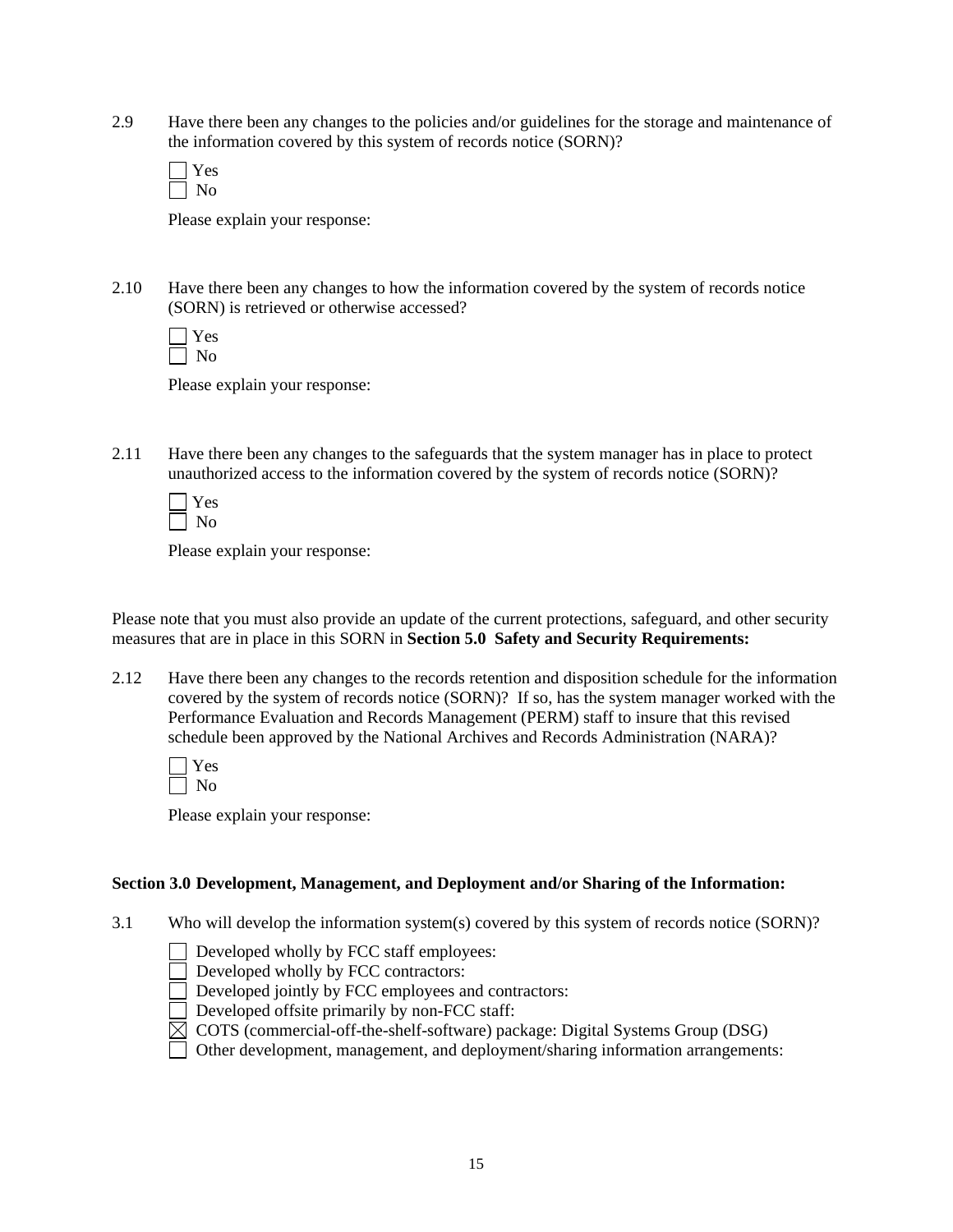- 3.2 Where will the information system be hosted?
	- $\boxtimes$  FCC Headquarters  $\boxtimes$  Gettysburg San Diego Colorado New York Columbia Lab Chicago
	- Other information:
- 3.3 Who will be the primary manager(s) of the information system who will be responsible for assuring access to, proper use of, and protecting the security and integrity of the information? (Check all that apply and provide a brief explanation)
	- $\boxtimes$  FCC staff in this bureau/office exclusively: The OMD-FO staff have responsibility for access and proper use of the information in RMIS.

FCC staff in other bureaus/offices:

Information system administrator/Information system developers:

Contractors:

Other information system developers, *etc*:

3.4 What are the FCC's policies and procedures that the information system administrators and managers use to determine who gets access to the information in the system's files and/or database(s)?

The FCC's Financial Operations Division of OMD-FO has specific FCC policies and procedures for who is granted access to the information, other than a general policy that only staff who have a "need to know" as part of their job duties, activities, and responsibilities may have access.

- 3.5 How much access will users have to data in the information system(s)?
	- Access to all data:
	- $\boxtimes$  Restricted access to data, as determined by the information system manager, administrator, and/or developer: FCC employees and contractors in the Financial Operations Division of the Office of the Managing Director (OMD-FO) may be granted access on a "need-to-know" based on their job duties, activities, and responsibilities.
	- $\Box$  Other access policy:
- 3.6 Based on the Commission policies and procedures, which user group(s) may have access to the information at the FCC:

(Check all that apply and provide a brief explanation)

- $\boxtimes$  Information system managers: FCC employees in the FCC's Information Technology Divisions of the Office of the Managing Director (OMD-IT).
- $\boxtimes$  Information system administrators: Staff in OMD-FO, including both FCC employees and contractors, who manage the finanical and IT systems that hold and process the PII data.
- Information system developers:
- $\boxtimes$  FCC staff in this bureau/office: FCC employees in OMD-FO are granted access on a "need to know" basis.
- FCC staff in other bureaus/offices:
- $\boxtimes$  FCC staff in other bureaus/offices in FCC field offices: FCC employees are granted access based on a "need to know" basis.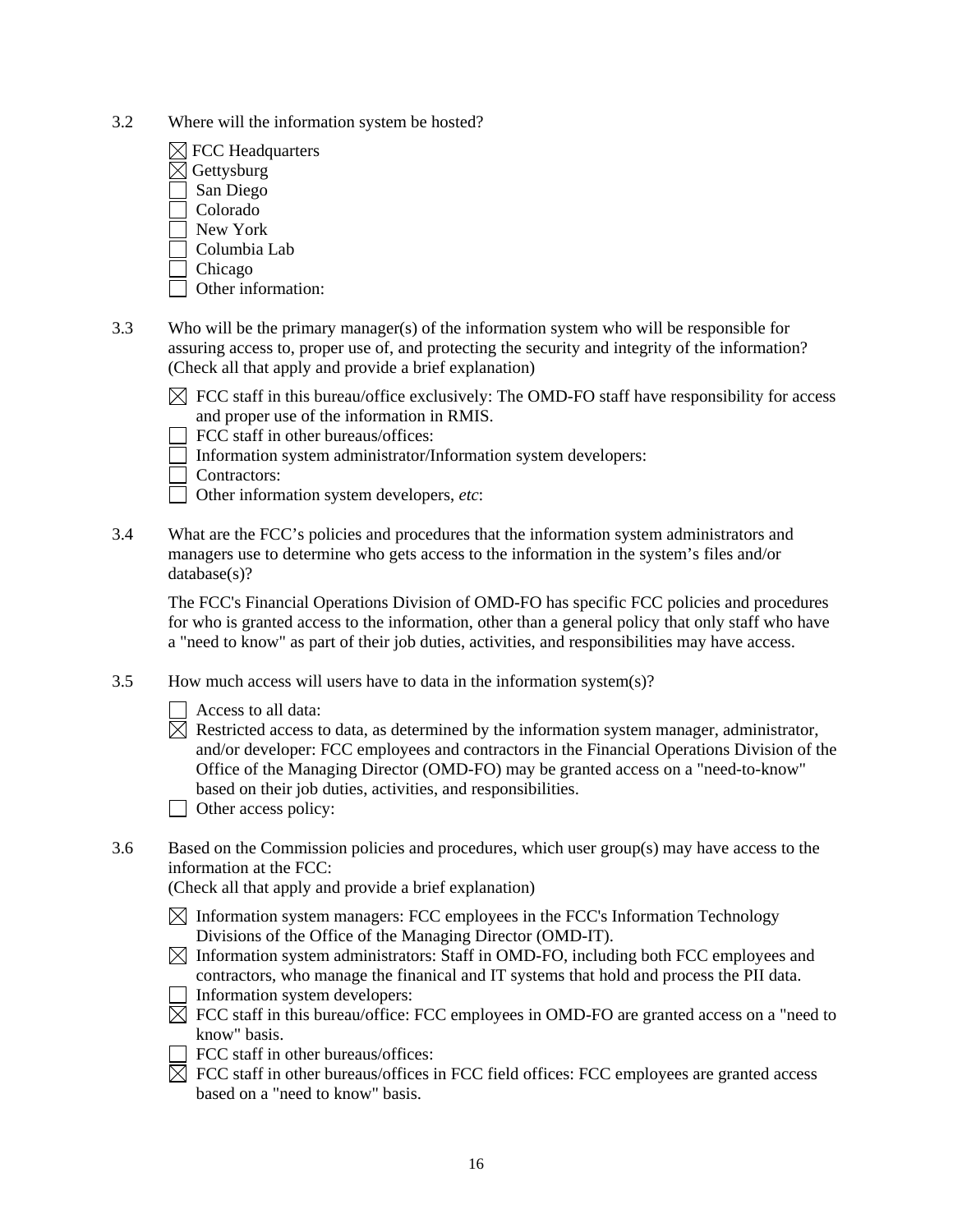$\boxtimes$  Contractors: Contractors working at the FCC are granted access on a "need to know" basis.

Other Federal agencies:

State and/or local agencies:

Businesses, institutions, and other groups:

International agencies:

 $\Box$  Individuals/general public:

 $\Box$  Other groups:

3.7 If contractors are part of the staff in the FCC who collect, maintain, and access the information, does the IT supervisory staff ensure that contractors adhere fully to the Privacy Act provisions, as required under subsection (m) of the Privacy Act, as amended, 5 U.S.C. 552a(m)?

Please explain your response:

The FCC's Information Technology (IT) supervisory staff provide periodic privacy training to the IT contractors.

3.8 Has the Office of the General Counsel (OGC) signed off on any Section M contract(s) for any contractors who work with the information system covered by this system of records notice (SORN)?

| ×.<br>۳ |
|---------|
|         |

Please explain your response:

The Office of the General Counsel approves all contracts, which include the Section M requirement, for contractors working with the RMIS information systems.

3.9 Does the information system covered by this system of records noticed (SORN) transmit/share personal information, *e.g.*, personally identifiable information (PII), between the FCC information technology (IT) network(s) and a public or other non-FCC IT network(s), which are not covered by this Privacy Impact Assessment?

Please explain your response:

Several Federal financial agencies, including Universal Service Administrative Company (USAC), National Exchange Carrier Association (NECA), and North American Numbering Plan Administrator (NANPA) send various financial data, which includes personally identifiable information to the FCC, which is stored in the RMIS information system. However, it is the responsibility of these other agencies, *i.e*., USAC, NECA, and NANPA, to supervise the creation, maintenance, uses of this financial information.

If there is no information sharing or transmission, please skip to **Section 4.0 Data Quality, Utility, Objectivity, and Integrity Requirements:**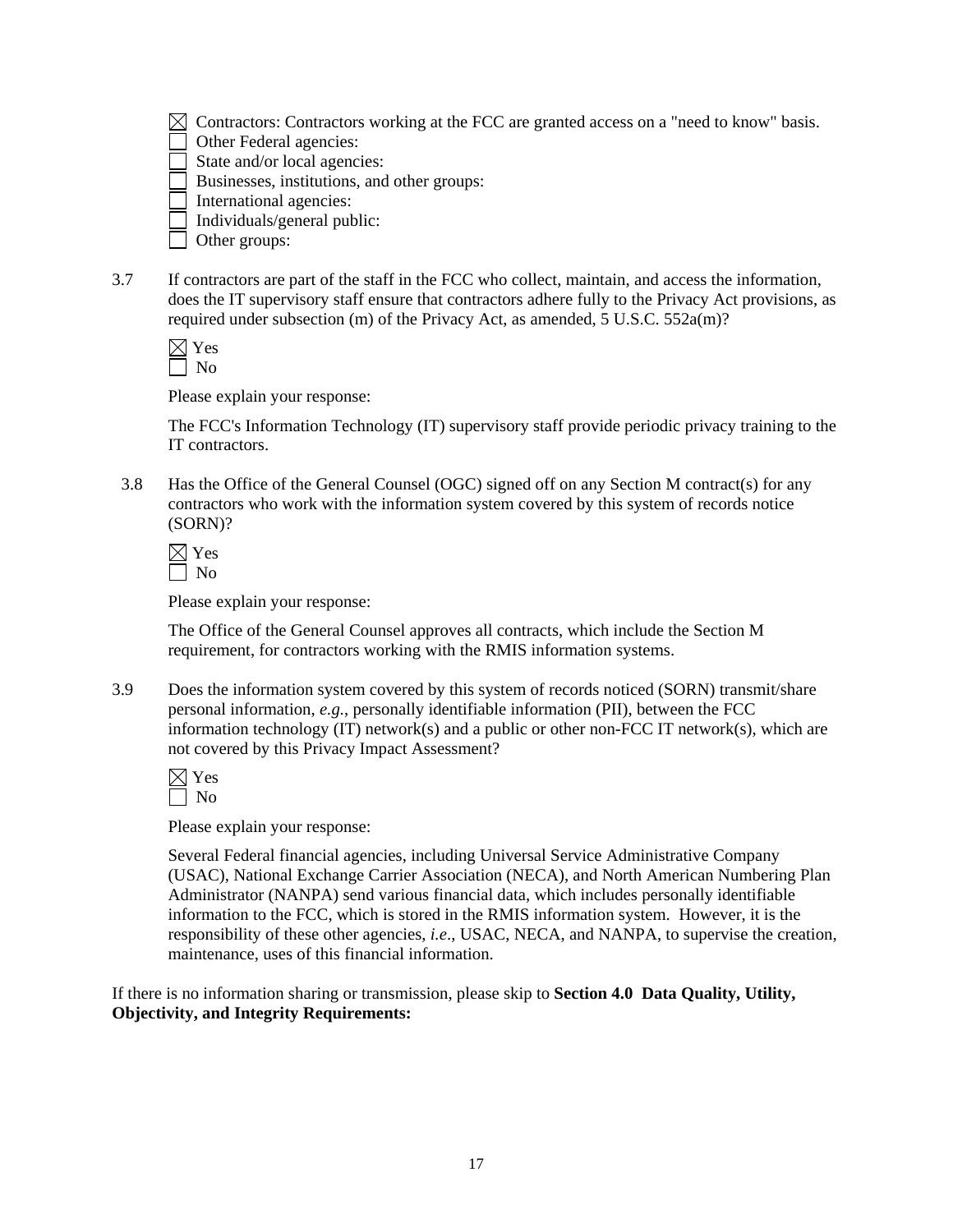3.10 If the information system covered by this system of records notice (SORN) transmits/shares personal information between the FCC network and a public or other non-FCC network, which is not covered by this Privacy Impact Assessment, what information is shared/transmitted/disclosed and for what purposes?

 The financial and applicant registration data in RMIS, including PII covered by FCC/OMD-25, "Revenue Management Information System" SORN, may be shared with the U.S. Treasury, U.S. Department of Justice, and other federal agencies as required to adhere to FCC and Congressionally mandated statutes and regulations.

3.11 If there is such transmission/sharing of information, including PII, are there security measures in place to prevent unauthorized access during transmission?

Please explain your response:

The FCC, U.S. Department of Treasury, U.S. Department of Justice, U.S. Office of Personnel Management, and all other federal agencies with whom the Commission shares information in RMIS, including the PII covered by FCC/OMD-25, "Revenue Management Information System (RMIS)" SORN, have various security measures in place during data transmission to protect the information from unauthorized disclosures, *e.g.*, "data breaches."

3.12 If there is sharing or transmission to other information systems, and if so, with what other non-FCC organizations, groups, and individuals will the information be shared? (Check all that apply and provide a brief explanation)

 Other Federal agencies: U.S. Treasury Department, *e.g.*, Internal Revenue Service (IRS), U.S. Department of Justice, and U.S. Office of Personnel Management (OPM), *etc.*

- State, local, or other government agencies:
- Businesses:
- $\overline{\boxtimes}$  Institutions: U.S. Bank, Fifth Third Bank, *etc.*
- Individuals:
- □ Other groups:

If there is no "matching agreement," *e.g., Memorandum of Understand (MOU), etc*., please skip to **Section 4.0 Data Quality, Utility, Objectivity, and Integrity Requirements:** 

3.13 What kind of "matching agreement," *e.g.*, *Memorandum of Understanding (MOU)*, *etc.*, as defined by 5 U.S.C. 552a(u) of the Privacy Act, as amended, is there to cover the information sharing and/or transferal with the external organizations?

The FCC has agreements with U.S. Bank and Fifth Third Bank to cover data sharing and transmission actions related to RMIS's financial activities.

3.14 Is this a new or a renewed matching agreement?



New matching agreement

 $\overline{\boxtimes}$  Renewed matching agreement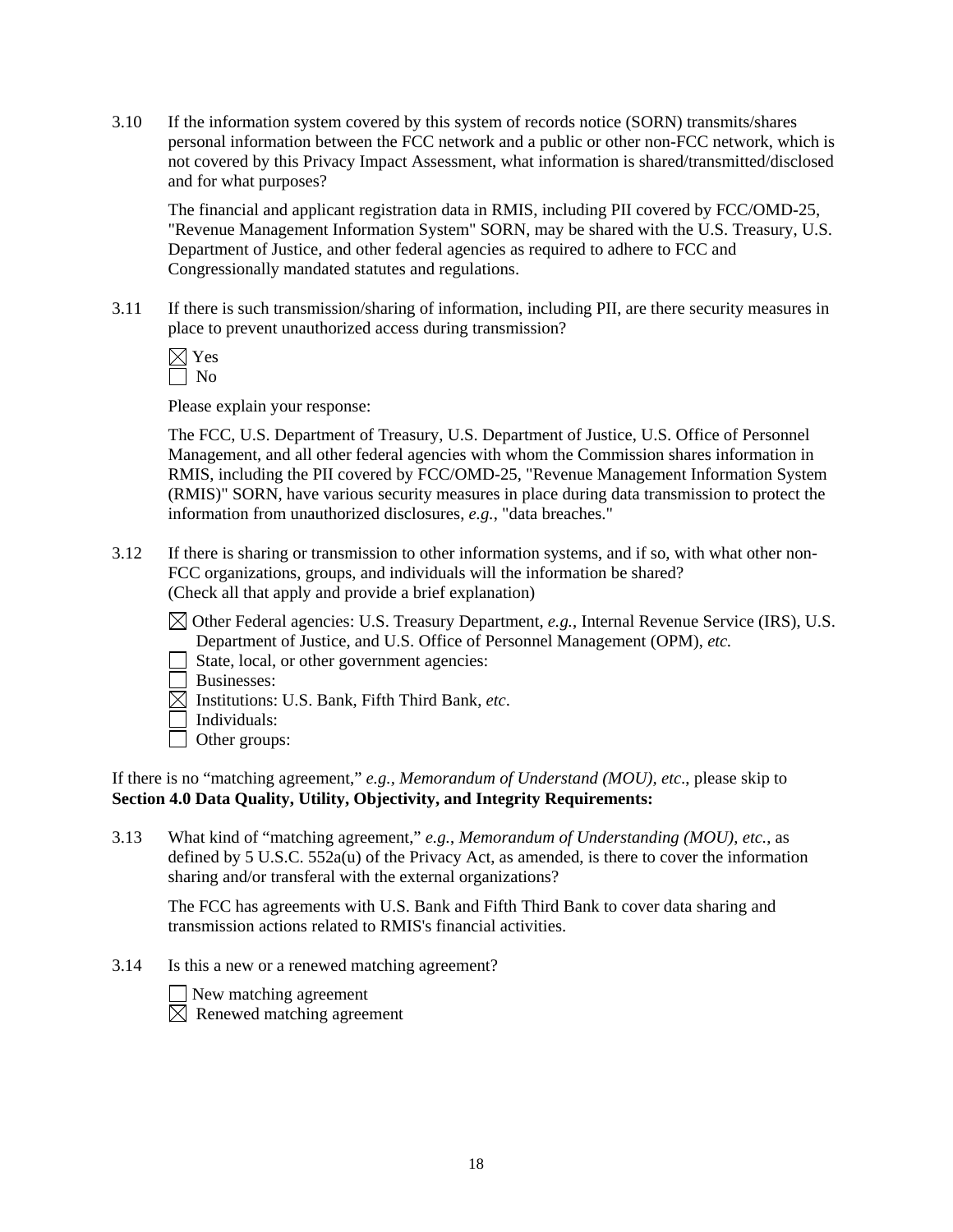The agreements that the FCC has with U.S. Bank and Fifth Third Bank to cover data sharing and transmission actions related to RMIS's financial activities have been in existence for several years.

3.15 Has the matching agreement been reviewed and approved (or renewed) by the FCC's Data Integrity Board, which has administrative oversight for all FCC matching agreements?

Yes

 If yes, on what date was the agreement approved:  $\boxtimes$  No

Please explain your response:

3.17 Is the information that is covered by this system of records notice (SORN) transmitted or disclosed with the external organization(s) under the *MOU* or other "matching agreement?"  $\boxtimes$  Yes

| ۰. |
|----|
|----|

Please explain your response:

The FCC shares information contained in RMIS, including PII that is covered by FCC/OMD-25, "Revenue Management Information System (RMIS)" SORN, with U.S. Bank and Fifth Third Bank. The data sharing agreements include various security measures that insure that the data are protected from unauthorized disclosures, e.g., "data breaches," during these sharing and/or transmission activities.

3.18 Is the shared information secured by the recipient under the *MOU*, or other "matching agreement?"

As noted above, when the FCC shares information contained in RMIS, including PII that is covered by FCC/OMD-25, "Revenue Management Information System (RMIS)" SORN, with U.S. Bank and Fifth Third Bank, the data sharing agreements include various security measures to insure that the data are protected from unauthorized disclosures, *e.g.*, "data breaches," during the sharing and/or transmission activities by all parties.

# **Section 4.0 Data Quality, Utility, Objectivity, and Integrity Requirements:**

OMB regulations require Federal agencies to insure that the information/data that they collect and use meets the highest possible level of quality and integrity. It is important, therefore, that the information the Commission's information systems use meets the "benchmark standards" established for the information.

- 4.1 How will the information that is collected from FCC sources, including FCC employees and contractors, be checked for accuracy and adherence to the Data Quality guidelines? (Please check all that apply)
	- $\boxtimes$  Information is processed and maintained only for the purposes for which it is collected.
	- $\boxtimes$  Information is reliable for its intended use(s).
	- $\boxtimes$  Information is accurate.
	- $\boxtimes$  Information is complete.
	- $\boxtimes$  Information is current.
	- $\Box$  Not applicable: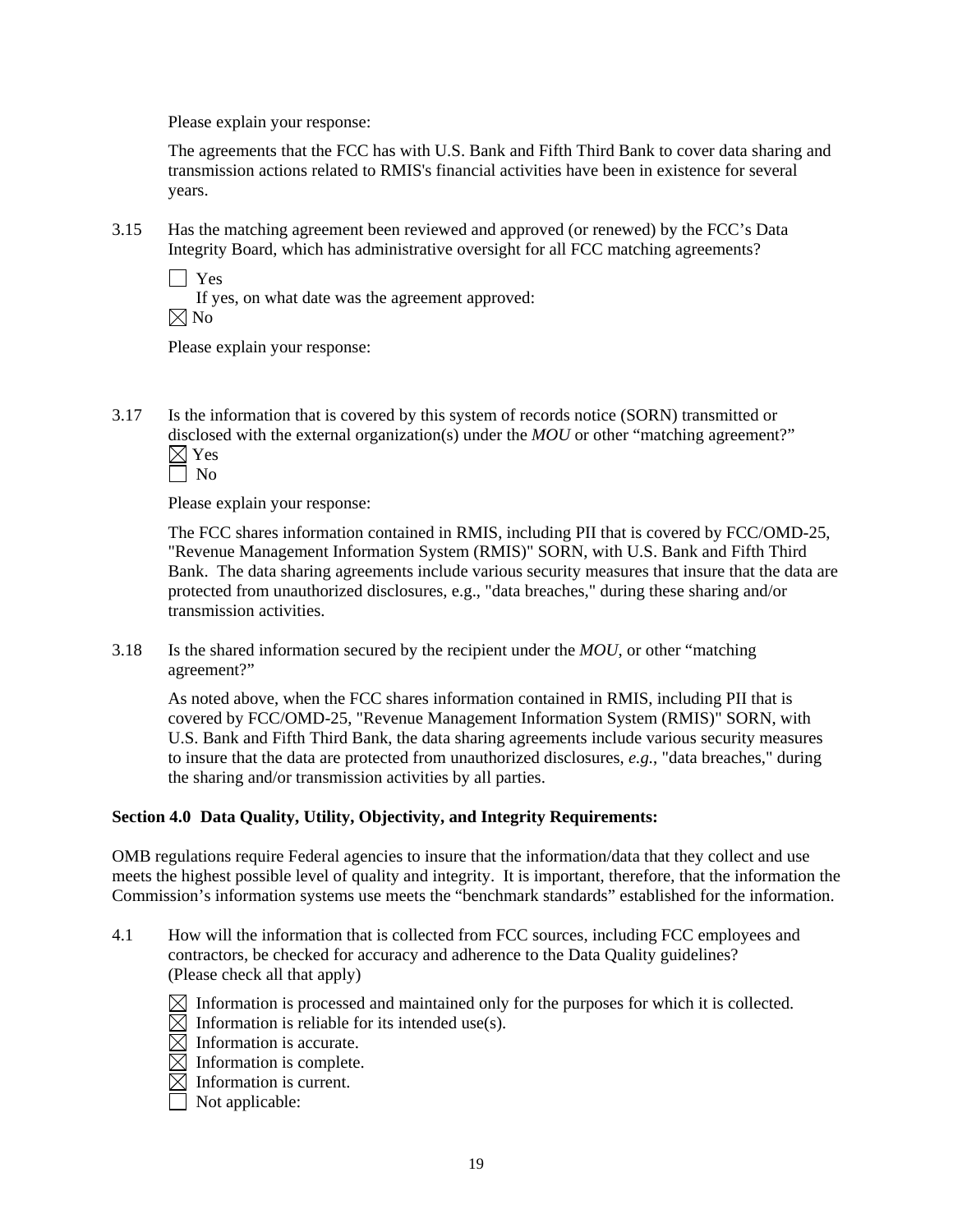Please explain any exceptions or clarifications:

The Financial Operations Division staff in OMD-FO ensures that the personally identifiable information (PII) on individuals and the non-PII pertaining to all other entities such as businesses and institutions who make debt payments and conduct other financial transactions with the FCC using RMIS, is reliable, accurate, complete, and current. Inaccurate and/or out-of-date information would be detrimental to the design, operations, and purposes for which the FCC uses RMIS.

If the Data Quality Guidelines do not apply to the information in this information system, please skip to **Section 5.0 Safety and Security Requirements:** 

- 4.2 Is any information collected from non-FCC sources; if so, how will the information sources be checked for accuracy and adherence to the Data Quality guidelines? (Please check all that apply and provide an explanation)
	- $\boxtimes$  Yes, information is collected from non-FCC sources: Applicants who register with the Commission in RMIS to pay regulatory fees, to apply for or renew licenses, and to conduct other business.
		- $\boxtimes$  Information is processed and maintained only for the purposes for which it is collected:
		- $\boxtimes$  Information is reliable for its intended use(s):
		- $\overline{\boxtimes}$  Information is accurate:
		- $\boxtimes$  Information is complete:
		- $\boxtimes$  Information is current:
	- No information comes from non-FCC sources:

Please explain any exceptions or clarifications:

If the information that is covered by this system of records notice (SORN) is not being aggregated or consolidated, please skip to Question 4.5.

4.3 If the information that is covered by this system of records notice (SORN) is being aggregated or consolidated, what controls are in place to insure that the information is relevant, accurate, and complete?

 The FCC uses the RMIS information systems to aggregate data for the Commission financial operations and other activities. Individuals and other entities, *i.e*., businesses and institutions, who register in RMIS must certify that the information they provide is reliable, accurate, complete, and current. The registrants may face processing delays and/or fines and penalties for providing false or inaccurate information.

4.4. What policies and procedures do the information system's administrators and managers use to insure that the information adheres to the Data Quality guidelines both when the information is obtained from its sources and when the information is aggregated or consolidated for the use by the bureaus and offices?

 FCC regulations require registrants to provide information that meets the Data Quality guidelines. Registrants who provide false or inaccurate information may face delays in processing their data and/or fines and penalties.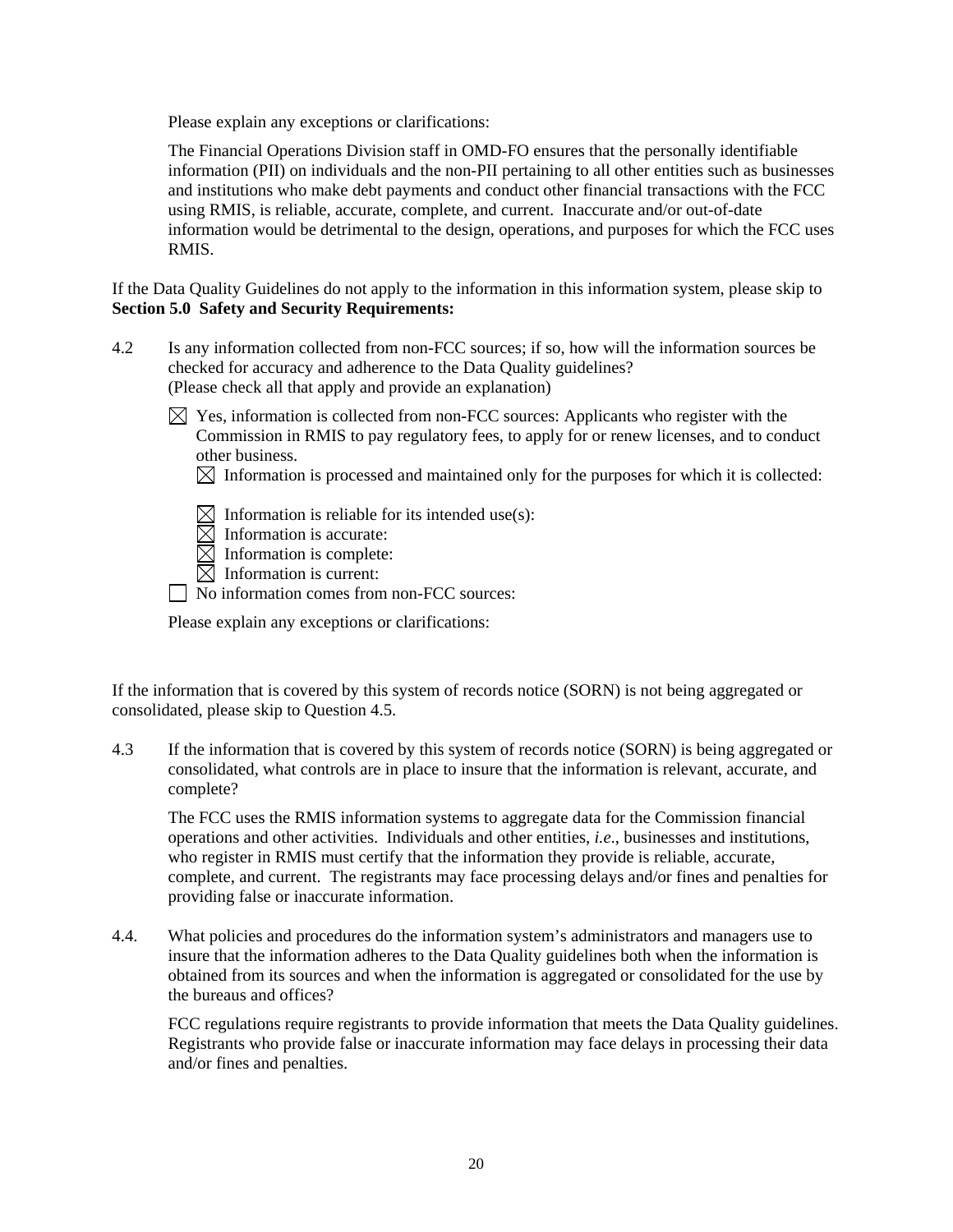4.5 How often are the policies and procedures checked routinely—what type of annual verification schedule has been established to insure that the information that is covered by this system of records notice adheres to the Data Quality guidelines?

 The Financial Operations Division staff in OMD-FO conduct periodic reviews of the information in RMIS to ensure that the personally identifiable information (PII) on individuals and the non-PII pertaining to all other entities such as businesses and institutions who are assessed fees and other financial payments are reliable, accurate, complete, and current.

# **Section 5.0 Safety and Security Requirements:**

- 5.1 How are the records/information/data in the information system covered by this system of records notice (SORN) stored and maintained?
	- $\boxtimes$  IT database management system (DBMS)
	- Storage media including diskettes, CDs, CD-ROMs, *etc*.
	- $\boxtimes$  Electronic tape
	- $\Box$  Paper files
	- $\Box$  Other:
- 5.2 Is the information collected, stored, analyzed, or maintained by this information system available in another form or from another source (other than a "matching agreement" or *MOU*, as noted above)?

Please explain your response:

5.3 Is the information system covered by this system of records notice (SORN) part of another FCC information system that collects personally identifiable information (PII)?

 Yes  $\overline{\boxtimes}$  No

Please explain your response:

RMIS is a "stand alone" information system, although it shares or transmits information to other FCC and non-FCC information systems.

If this information system is not part of another FCC information system, please skip to Question 5.7.

5.4 If the information system (under review here) has personally identifiable information (PII) and is part of another FCC information system, is there a transfer of records/data/information between these two FCC information system(s)?

Please explain your response: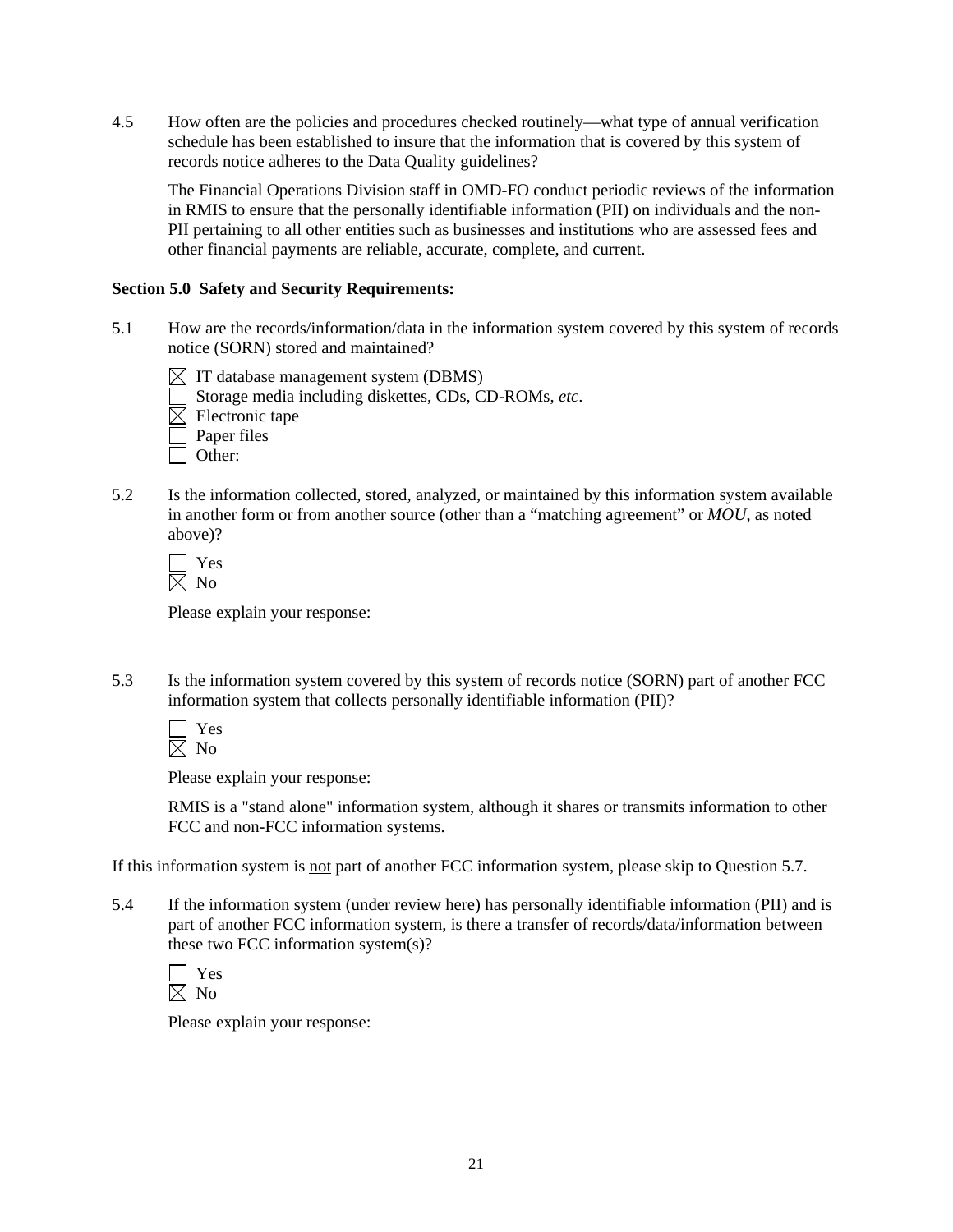5.5 If the information system's personally identifiable information (PII) is part of another FCC information system, does the information system have processes and/or applications that are part of those from the other FCC information systems?

| c<br>- |
|--------|
|        |

Please explain your response:

5.6 If either or both such situations, as noted in Questions 5.4 and 5.5 exist, what security controls are there to protect the PII information and to prevent unauthorized access?

 $\Box$  Not applicable.

Please explain your response:

5.7 Would the unavailability of this information system prevent the timely performance of FCC operations?

Please explain your response:

The FCC's Financial Operations staff uses the information to track the fee assessments and other payments, *e.g.*, charges for FCC authorization certification, and licensing, *etc*., that the FCC levies on individuals (and other entities, *e.g.*, businesses and institutions) to cover the costs of the FCC's regulatory activities and other administrative functions, which are mandated by Congress.

5.8 Will the information system include an externally facing information system or portal such as an Internet accessible web application at www.fcc.gov that allows customers/users to access development, production, or internal FCC networks, and which may pose potential risks to the information's security?

Please explain your response:

If there are no externally facing information system portal at www.fcc.gov, please skip to Question 5.11.

5.9 If the information is collected via www.fcc.gov from the individuals, how does the information system notify users about the Privacy Notice:



 $\Box$  Privacy notice displayed on the webpage:

 $\boxtimes$  Privacy notice printed at the form or document: FCC Forms 160 and A-220.

Website uses another method to alert users to the Privacy Act Notice, as follows:

 $\Box$  If there is no link or notice, why not:

5.10 If a privacy notice is displayed, which of the following are included?

 $\boxtimes$  Proximity and timing—the privacy notice is provided at the time and point of data collection.  $\overline{\boxtimes}$  Purpose—describes the principal purpose(s) for which the information will be used.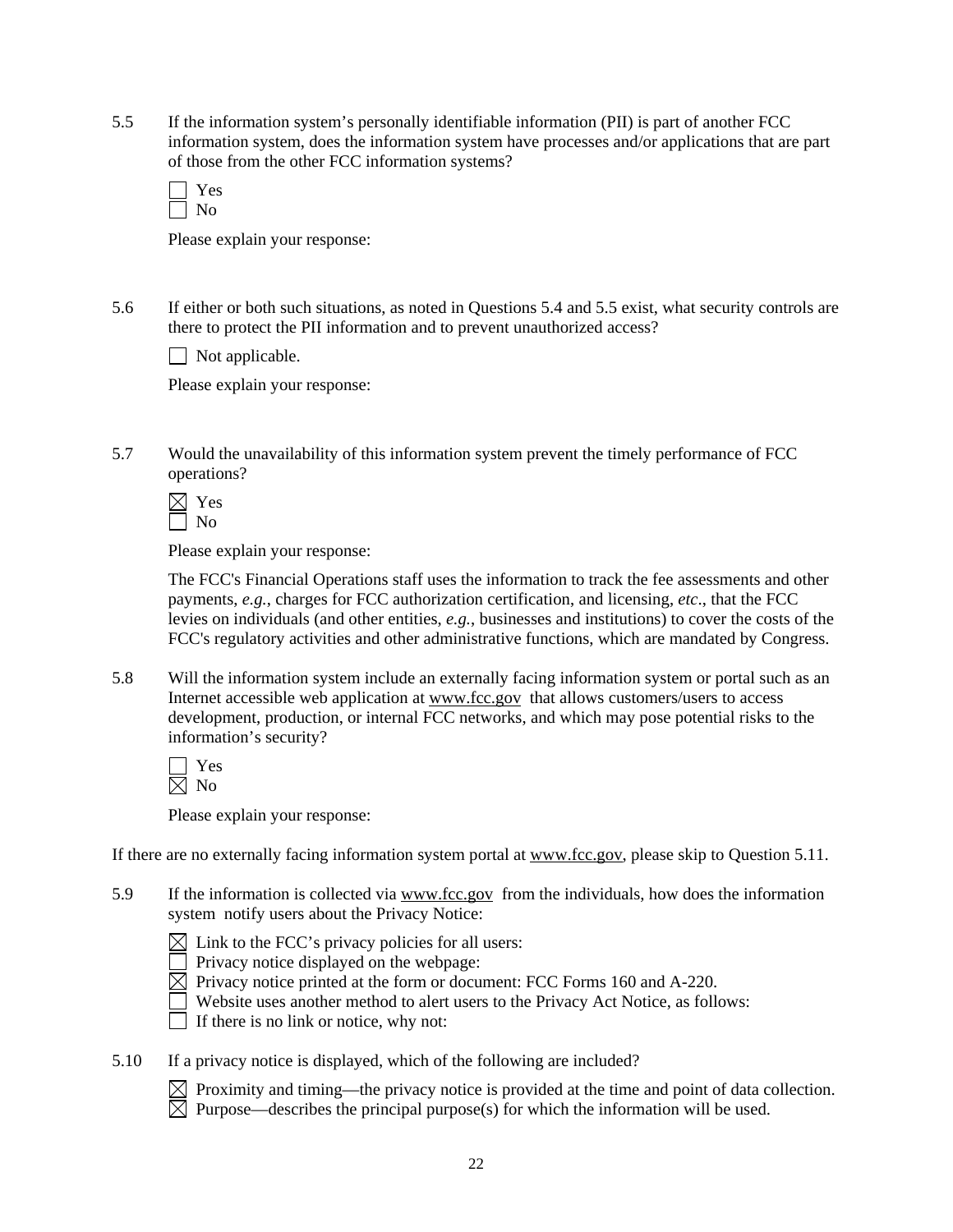| $\boxtimes$ Authority—specifies the legal authority that allows the information to be collected. |
|--------------------------------------------------------------------------------------------------|
|--------------------------------------------------------------------------------------------------|

 $\boxtimes$  Conditions—specifies whether providing the information is voluntary, and the effects, if any, of not providing it.

 $\boxtimes$  Disclosures—specify the routine use(s) that may be made of the information.

 $\Box$  Not applicable, as information will not be collected in any other way.

Please explain your response:

5.11 Will the information system include another customer-facing web site not on www.fcc.gov?

 Yes  $\overline{\boxtimes}$  No

Please explain your response:

If the information is not collected via the FCC Intranet for FCC employees and contractors working at the FCC, please skip to Question 5.14.

5.12 If the information system has a customer-facing web site via the FCC Intranet for FCC employees and contractors working at the FCC, does this web site(s) have a Privacy Act Notice and how is it displayed?

Yes

Notice is displayed prominently on this FCC Intranet website:

 $\Box$  Link is provided to a general FCC Privacy Notice for all users:

Privacy Notice is printed at the end of the form or document:

Website uses another method to alert users to the Privacy Act Notice:

 $\boxtimes$  No

If there is no Privacy Act Notice, please explain why not:

Access to the RMIS information system is limited to the FCC's Internet portal at: www.fcc.gov and the two FCC Forms 160 and A-220.

5.13 If a privacy notice is displayed, which of the following information is included?

Proximity and timing—the privacy notice is provided at the time and point of data collection.

Purpose—describes the principal purpose(s) for which the information will be used.

Authority—specifies the legal authority that allows the information to be collected.

 $\Box$  Conditions—specifies if providing the information is voluntary, and the effects, if any, of not providing it.

Disclosures—specify the routine use(s) that may be made of the information.

 $\boxtimes$  Not applicable, as information will not be collected in any other way.

Please explain your response:

If information is not collected via a customer-facing portal on the FCC Internet at www.fcc.gov or the FCC Intranet for FCC employees and contractors, please skip to Question 5.16.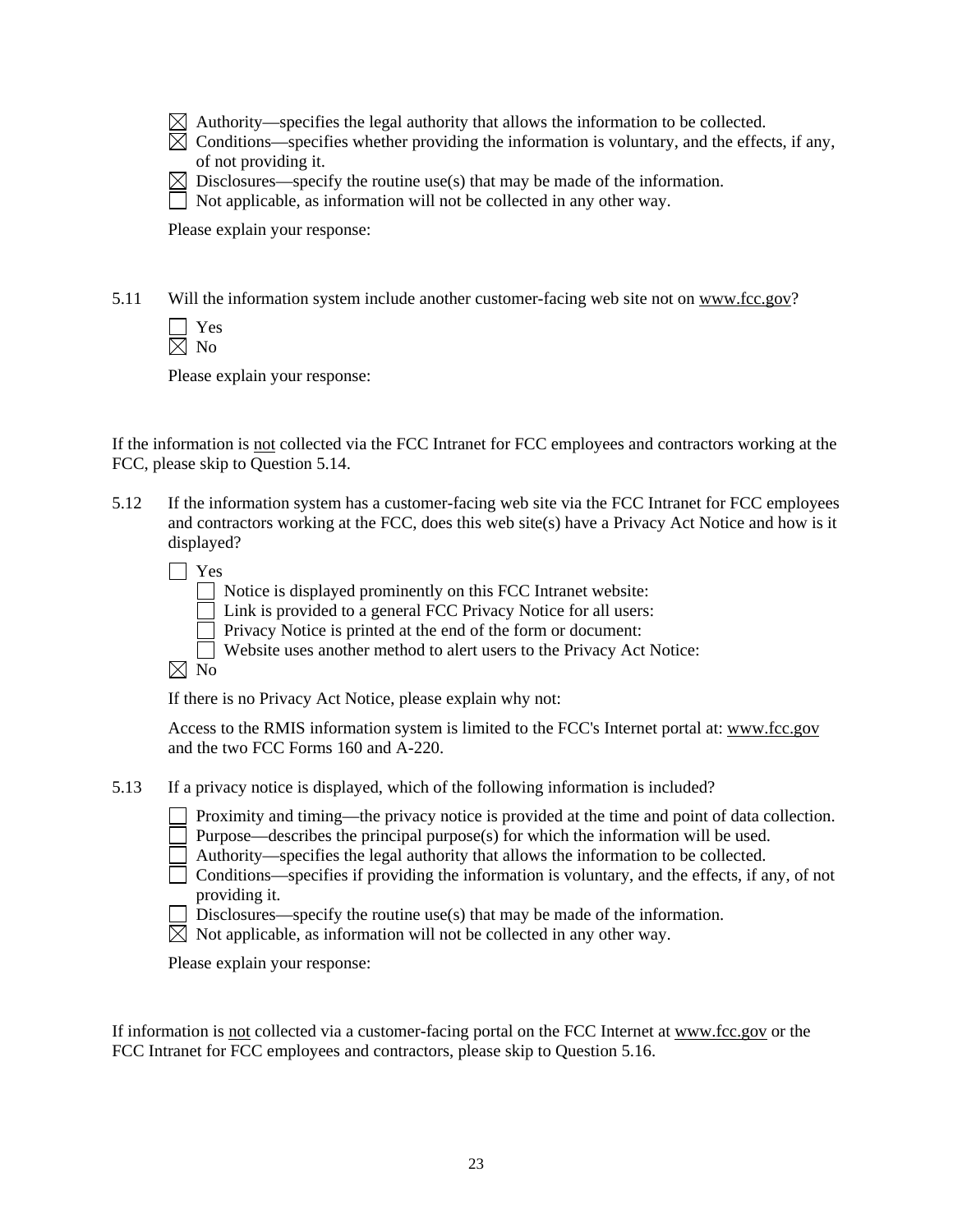| 5.14 | If information is collected from the individual by fax, e-mail, FCC form(s), or regular mail, how<br>is the privacy notice provided?                                                                                                                                                                                                                                                                                                                                                                                                                                                                                                          |
|------|-----------------------------------------------------------------------------------------------------------------------------------------------------------------------------------------------------------------------------------------------------------------------------------------------------------------------------------------------------------------------------------------------------------------------------------------------------------------------------------------------------------------------------------------------------------------------------------------------------------------------------------------------|
|      | $\boxtimes$ Privacy notice is on the document, e.g., FCC form, etc. FCC Forms 159/159-C, 159-B,<br>159-E, and 159-W; FCC Form 160; and FCC Form A-220.<br>Privacy notice displayed on the webpage where the document is located:<br>Statement on the document notifies the recipient that they may read the FCC Privacy Notice<br>at www.fcc.gov.<br>Website or FCC document uses other method(s) to alert users to the Privacy Act Notice:                                                                                                                                                                                                   |
|      | Privacy notice is provided via a recorded message or given verbally by the FCC staff<br>handling telephone calls:<br>No link or notice, please explain why not:<br>Not applicable, as personally identifiable information (PII) will not be collected.                                                                                                                                                                                                                                                                                                                                                                                        |
| 5.15 | If a privacy notice is displayed, which of the following information is included?<br>Proximity and timing—the privacy notice is provided at the time and point of data collection.<br>Purpose—describes the principal purpose(s) for which the information will be used.<br>Authority—specifies the legal authority that allows the information to be collected.<br>Conditions—specifies if providing the information is voluntary, and the effects, if any, of not<br>providing it.<br>Disclosures—specify the routine use(s) that may be made of the information.<br>Not applicable, as information will not be collected in any other way. |

If there is no access to the information system from outside the FCC via www.FCC.gov., please skip to Question 5.17.

 5.16 If consumers may access the information and/or the information system on-line via www.FCC.gov, does it identify ages or is it directed to people under 13 years old?

 Yes  $\boxtimes$  No

Please explain your response:

The FCC Website policy states that although the Commission's Website contains some pages that offer educational content to children. It is FCC policy, in compliance with the requirements of the Children's Online Privacy Protection Act (COPPA), not to collect information online about or from children age 13 and under, except when it is needed to identify a submission or to answer a question. Under no circumstances will any of this information be used for another purpose or shared with third parties, nor will personally identifying information be published on the FCC website.

5.17 Will the FCC use the newly obtained information or revised information in this information covered by the existing system of records notice (SORN) to make a determination about the individual?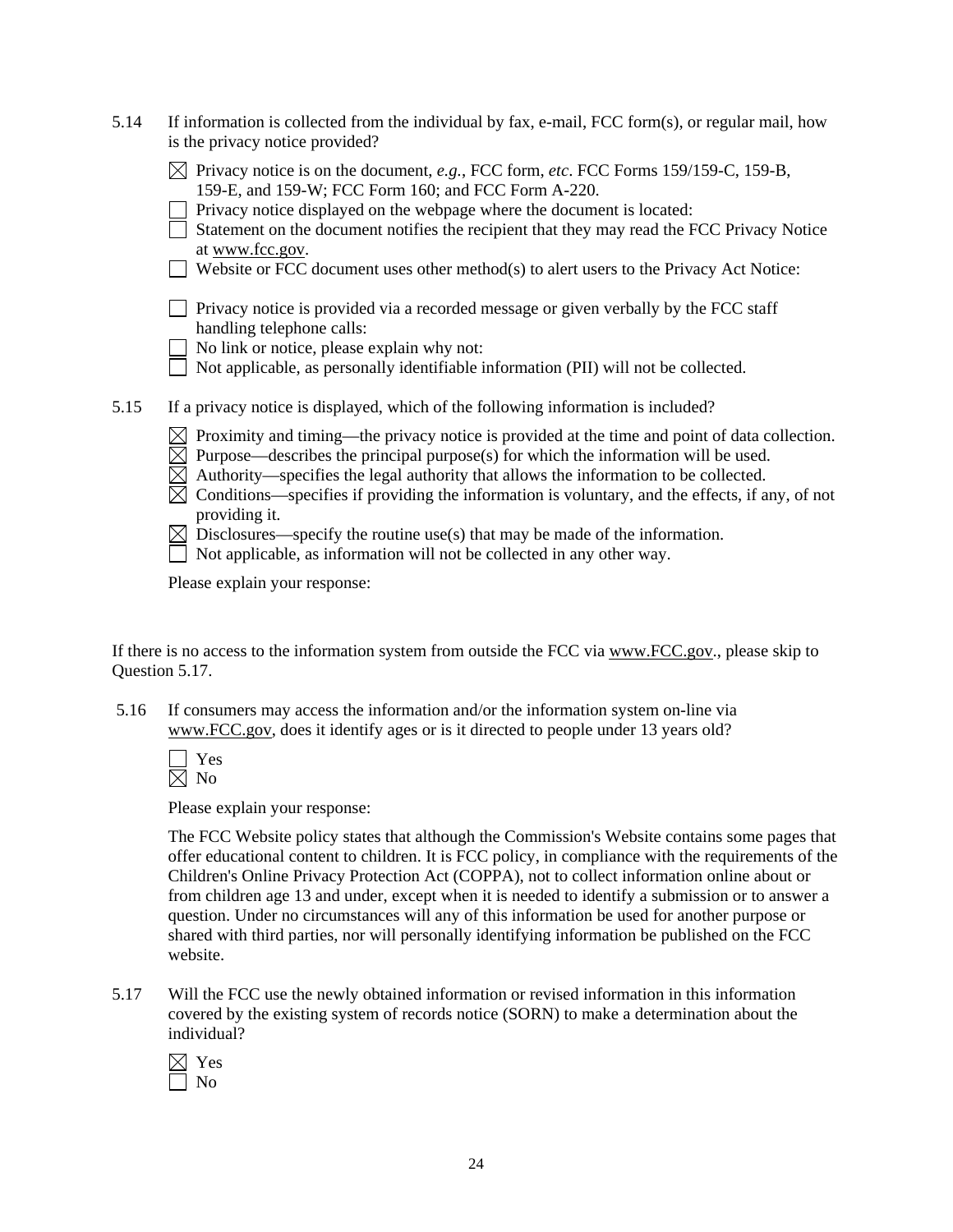The FCC may use information that is collected and maintained in RMIS, which registrants, including individuals, businesses, institutions, and all other entities provide when they register with the FCC, to determine whether a registrant owes FCC regulatory fees, is eligible to apply for or to renew a FCC license, certification, *etc*., owes other federal taxes or fees, *i.e.*, income taxes, *etc*., and/or is subject to other federal regulations, *i.e.*, drug debarment, *etc*.

5.18 Do individuals have the right to decline to provide personally identifiable information (PII)?

Please explain your response:

Individuals may not decline to provide personally identifiable information (PII), which the FCC collects from them and which is collected and maintained in RMIS, including information in both paper files and the electronic data formats. Individuals who are assessed fees and other payments for authorizations, certifications, and licensing to use or operate in the radio telecommunications spectrum must adhere to FCC requirements that they provide their personally identifiable information in order to obtain these rights and privileges. These requirements are mandated by the FCC's regulations and Congressional statutes.

5.19 Do individuals have the right to consent to particular uses of their personal information?

Please explain your response:

Individuals do not have the right to consent to particular uses of their personally identifiable information (PII) that they provide, since the collection of this PII is mandated by Congress. The SSN or TIN is required, but some of the other information may be optional.

If individuals do not have the right to consent to the use of their information, please skip to Question 5.23.

- 5.20 If individuals have the right to consent to the use of their personal information, how does the individual exercise this right?
- 5.21 What processes are used to notify and to obtain consent from the individuals whose personal information is being collected?
- 5.22 What kinds of report(s) can the information system and/or the information be used to produce on the individuals whose PII data are in the information system covered by the system of records notice (SORN)?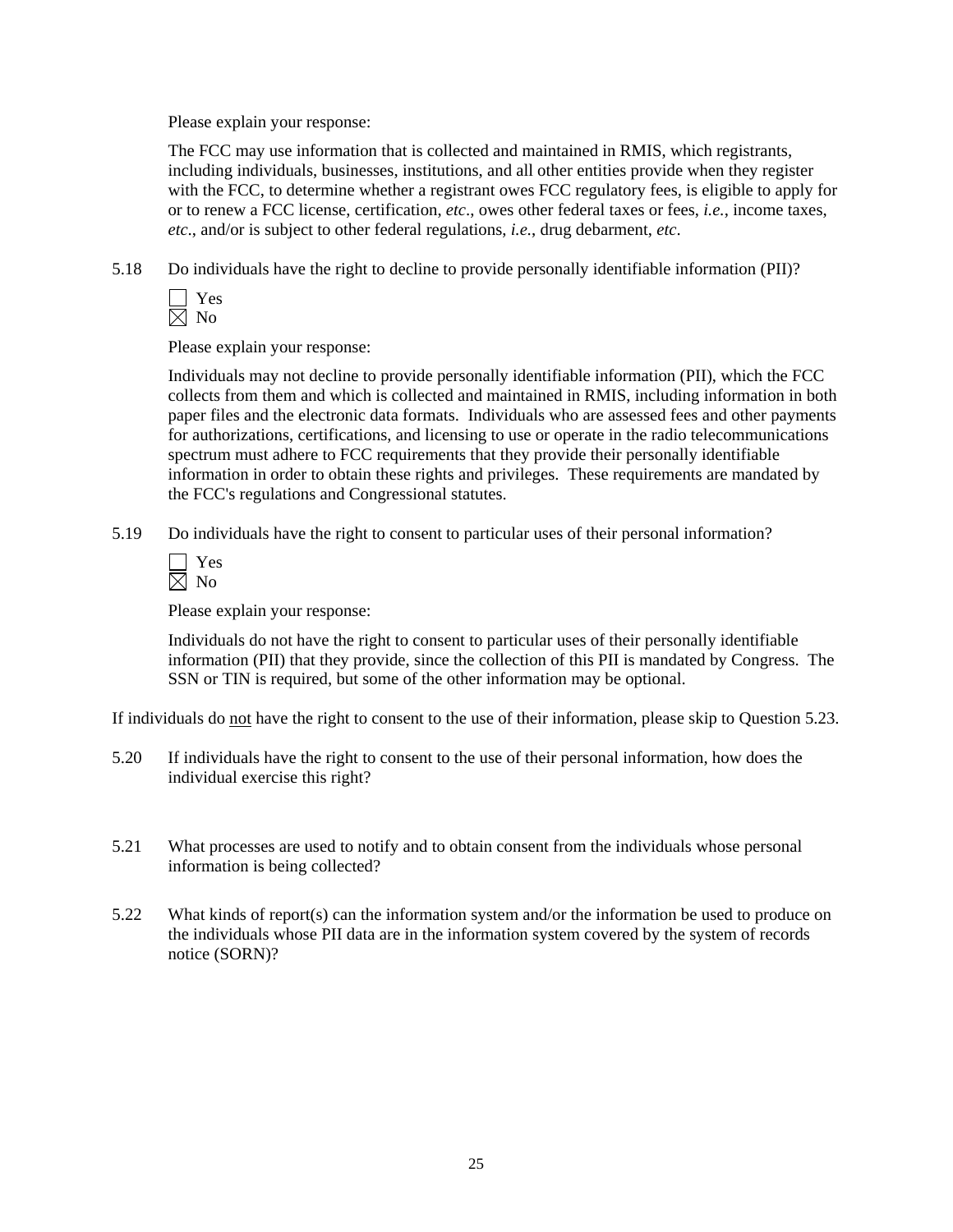- 5.23 What safeguards and security measures, including physical and technical access controls, are in place to secure the information and to minimize unauthorized access, use, or dissemination of the information that is stored and maintained in the information system? (Check all that apply)
	- $\boxtimes$  Account name  $\overline{\boxtimes}$  Passwords  $\boxtimes$  Accounts are locked after a set period of inactivity  $\boxtimes$  Passwords have security features to prevent unauthorized disclosure, *e.g.*, "hacking"  $\boxtimes$  Accounts are locked after a set number of incorrect attempts One time password token Other security features:  $\boxtimes$  Firewall Virtual private network (VPN)  $\overline{\boxtimes}$  Data encryption:  $\boxtimes$  Intrusion detection application (IDS) Common access cards (CAC) Smart cards Biometrics  $\overline{\phantom{a}}$  Public key infrastructure (PKI)  $\boxtimes$  Locked file cabinets or fireproof safes  $\boxtimes$  Locked rooms, with restricted access when not in use Locked rooms, without restricted access  $\boxtimes$  Documents physically marked as "sensitive"  $\overline{\boxtimes}$  Guards  $\boxtimes$  Identification badges  $\boxtimes$  Key cards  $\boxtimes$  Cipher locks  $\overline{\boxtimes}$  Closed circuit TV (CCTV) Other:
- 5.24 Please explain what staff security training and other measures are in place to assure that the security and privacy safeguards are maintained adequately?

 All FCC employees and contractors who will work with the information that is stored and managed by this new information system will be required to complete privacy training. In addition, the Financial Operations Division staff in OMD-FO issues periodic reminders to those FCC employees and contractors who have access that the PII in RMIS that the information is not to be shared or disclosed.

- 5.25 How often are security controls reviewed?
	- Six months or less:

 $\boxtimes$  One year: The OMD-FO staff reviews the security controls at least annually for RMIS.

- Two years
- Three years
- Four years
- Five years
- Other: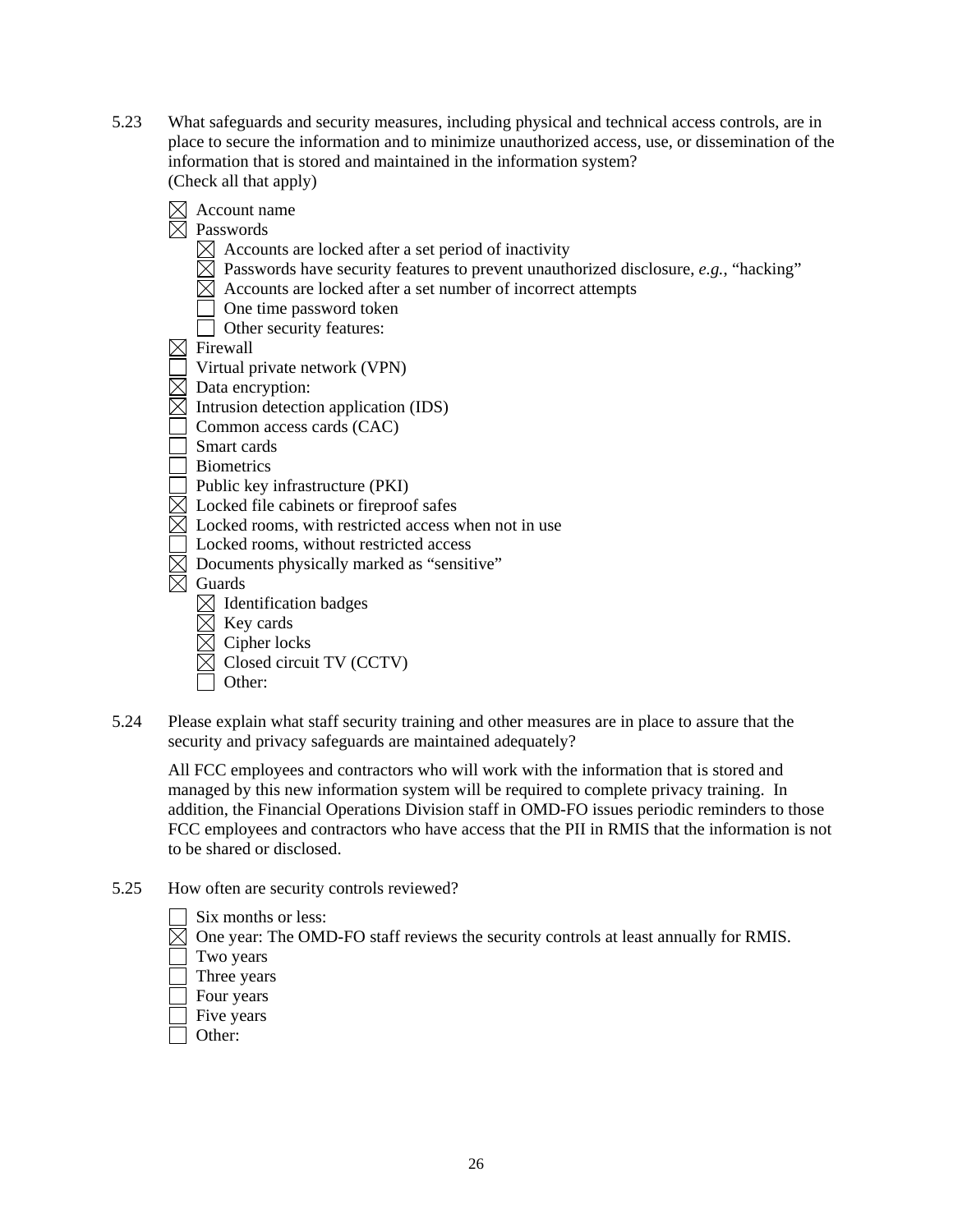- 5.26 How often are personnel (information system administrators, users, information system/information system developers, contractors, *etc*.) who use the information system trained and made aware of their responsibilities for protecting the information?
	- There is no training
	- $\boxtimes$  One year: OMD-FO requires the personnel who use RMIS to be trained at least once a year on their responsibilities for protecting the PII contained in this information system.

| I wo vears |
|------------|
|------------|

- Three years
- Four years
- $\Box$  Five years
- $\boxtimes$  Other: The FCC has also inaugerated a Commission-wide privacy training program, and all employees and contractors were required to complete the privacy training course in September 2006. The FCC is now preparing a "refresher" privacy training course for its staff who took the initial privacy training.

If privacy training is provided, please skip to Question 5.28.

- 5.27 What are the safeguards to insure that there are few opportunities for disclosure, unavailability, modification, and/or damage to the information system covered by this system of records notice (SORN), and/or prevention of timely performance of FCC operations if operational training is not provided?
- 5.28 How often must staff be "re-certified" that they understand the risks when working with personally identifiable information (PII)?
	- $\boxtimes$  Less than one year: The OMD-FO staff plans to require the FCC employees and contractors working at the FCC who use RMIS to be trained at least every six month on their responsibilities for protecting the PII contained in this information system.
	- One year:
	- Two years
	- $\Box$  Three or more years
	- Other re-certification procedures:
- 5.29 Do the Commission's training and security requirements for this information system that is covered by this system of records notice (SORN) conform to the requirements of the Federal Information Security Management Act (FISMA)?

Please explain your response:

The OMD-FO staff requires that RMIS's training and security requirements conform to the FISMA requirements.

If the Privacy Threshold Assessment was completed recently as part of the information system's evaluation, please skip to Question 5.34.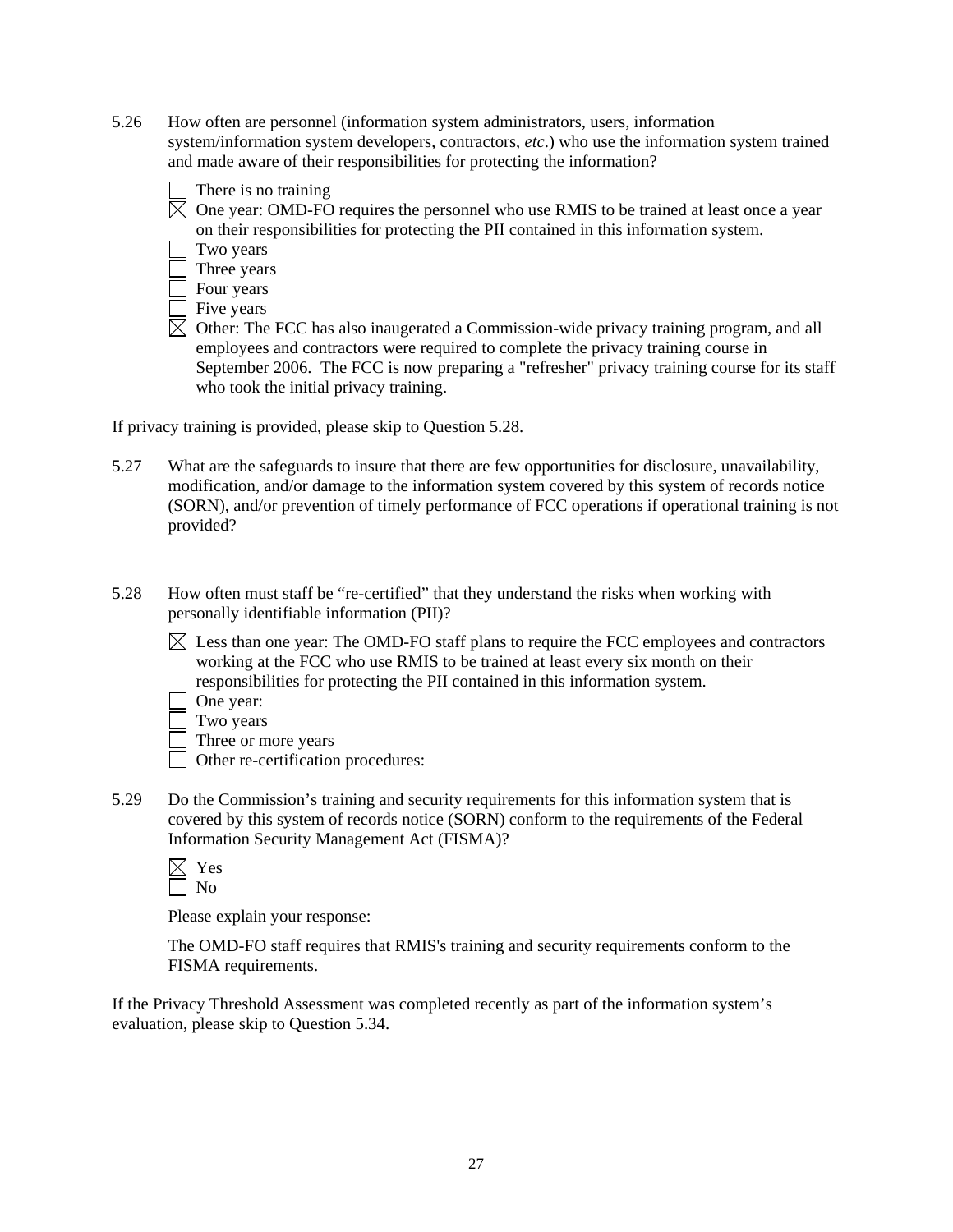5.30 What is the potential impact on individuals on whom the information is maintained in the information system(s) if unauthorized disclosure or misuse of information occurs? (check one)

 Results in little or no harm, embarrassment, inconvenience, or unfairness to the individual. Results in moderate harm, embarrassment, inconvenience, or unfairness to the individual.  $\Box$  Results in significant harm, embarrassment, inconvenient, or unfairness to the individual.

Please explain your response:

5.31 Is the impact level for the information system(s) covered by this system of records notice (SORN) consistent with the guidelines as determined by the FIPS 199 assessment?

Please explain your response:

5.32 Has a "Certification and Accreditation" (C&A) been completed for the information system(s) covered this system of records notice (SORN)?

If yes, please explain your response and give the C&A completion date:

5.33 Has the Chief Information Officer (CIO) and/or the Chief Security Officer (CSO) designated this information system as requiring one or more of the following:

Independent risk assessment:

- Independent security test and evaluation:
- Other risk assessment and/or security testing procedures, *etc.*:

| Not applicable: |  |
|-----------------|--|
|-----------------|--|

5.34 Is the system using technology in ways that the Commission has not done so previously, *i.e*., Smart Cards, Caller-ID, *etc*?

| ۳ |
|---|
|   |

Please explain your response:

RMIS is used solely to collect and store information that individuals and all other entities, *i.e.*, businesses, institutions, state and local governments, *etc*., provide when they register with the FCC to pay regulatory fees, to apply for or renew licenses and certifications, and to conduct other transactions with the Commission.

5.35 How does the use of the technology affect the privacy of the general public and FCC employees and contractors?

Individuals are required to provide their personally identifiable information (PII) when they register with the FCC. This PII is collected, stored, and maintained in the RMIS electronic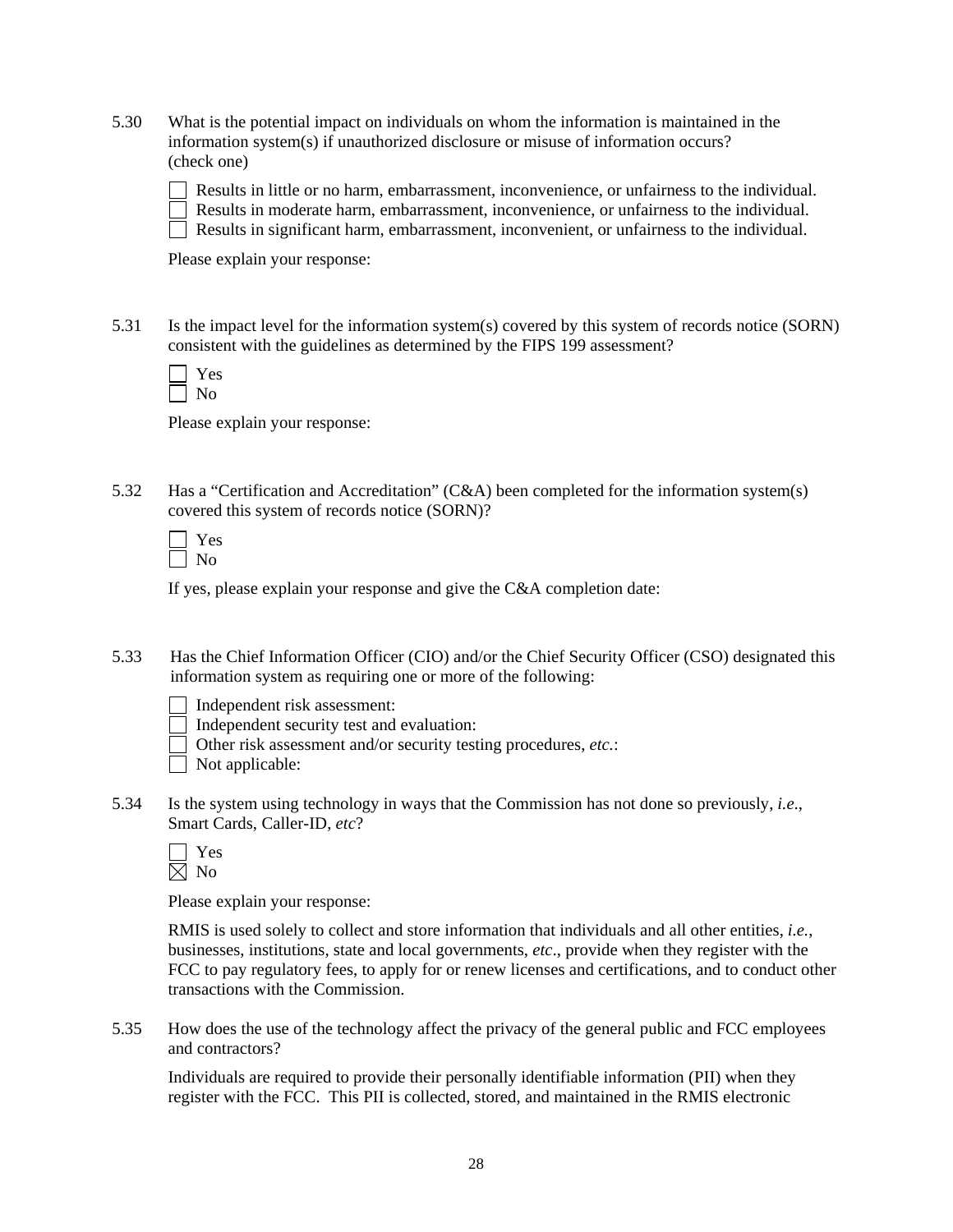database's information systems. A unique identification number, *e.g,* FCC Registration Number or FRN, is then assigned to each registrant, including individuals and all other entities, *i.e.*, institutions, businesses, states and local governments, *etc*.. The FCC believes that this technology and the FRN assignment procedure have created a process that minimizes the disclosure of PII, *i.e.*, SSNs, TINs, *etc.*, and reduces the potential for inadvertent disclosure of such PII.

5.36 Will the information system that is covered by this system of records notice (SORN) include a capability to identify, locate, and/or monitor individuals?

 Yes  $\boxtimes$  No

Please explain your response:

 The information in the RMIS information system is limited to the personally identifiable information (PII) that individuals are required to provide to the FCC as part of the registration process, to pay regulatory fees and to conduct other financial transactions with the FCC.

If the information system does not include any monitoring capabilities, please skip to **Section 6.0 Information Collection Requirements under the Paperwork Reduction Act (PRA):** 

- 5.37 If the information system includes these technical capabilities identified in Questions 5.34 through 5.36 above, what kinds of information will be collected as a function of the monitoring of individuals?
- 5.38 Does the information system covered by this system of records notice (SORN) contain any controls, policies, and procedures to prevent unauthorized monitoring?



Please explain your response:

## **Section 6.0 Information Collection Requirements under the Paperwork Reduction Act (PRA):**

- 6.1 Does this system of records notice (SORN) require non-FCC employees and contractors to perform any paperwork or recordkeeping activities?
	- $\boxtimes$  Yes, individuals, who are not FCC employees or contractions, are required to complete paperwork or recordkeeping functions or activities, *i.e.*, fill out forms and/or licensees, participate in surveys, and or maintain records *etc*.

Please explain your response:

 After registering with the FCC, individuals (and other entities, including businesses, institutions, states and local governments, *et*c.) may use FCC Forms 159/159-C, 159-B, 159- E, and/or 159-W, Form 160, and/or Form A-220 to conduct business with the Commission and to make other payments, as required for licenses, antenna registration, *etc.*

 $\Box$  No, individuals, who are <u>not</u> FCC employees or contractors, are <u>not</u> required to perform any paperwork or recordkeeping functions or activities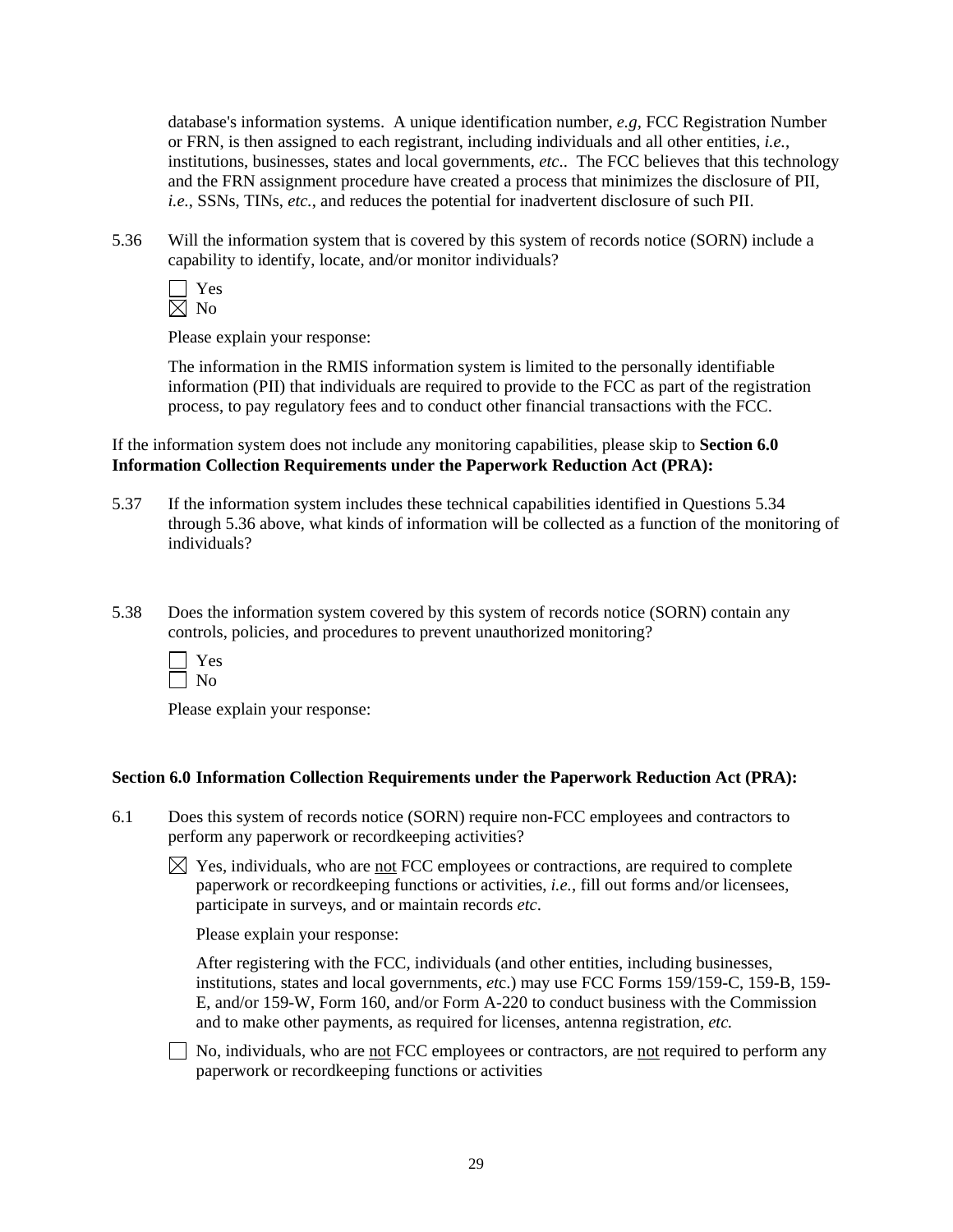$\Box$  No, this system of records notice includes <u>only</u> FCC employees and/or contractors, which exempts it from the PRA. Please skip to **Section 7.0 Correction and Redress:** 

6.2 If the website requests information, such as the information necessary to complete an FCC form, license, authorization, *etc*., has the information collection covered by this system of records notice (SORN) been identified for possible inclusion under the FCC's Paperwork Reduction Act (PRA) requirements?

 $\boxtimes$  Yes  $\Box$  No

Please explain your response:

Individuals and all other entities, including businesses, institutions, state and local governments, *etc*., who register with the FCC use FCC Form 160. All registrants may then use FCC Forms 159/159-C, 159-B, 159-E, and 159-W, and/or 159-W and/or FCC Form A-220 to conduct other business with the FCC.

If there are no PRA information collections associated with the information system or its applications, please skip to **Section 7.0 Correction and Redress:**

6.3 If yes, what PRA information collections covered by this system of records notice (SORN) are associated with this database please list the OMB Control Number, Title of the collection, Form number(s) as applicable, and Expiration date:

3060-0589, FCC Remittance Advice Form, Electronic Version, FCC Forms 159/159-C, 159-B, 159-E, and 159-W.

6.4 If there are any FCC forms associated with the information system(s) covered by this system of records notice (SORN), do the forms carry the Privacy Act notice?

 $\boxtimes$  Yes

FCC Form Number(s) and Title(s): FCC Forms 159/159-C, 159-B, and 159-E, "FCC Remittance Advice Form, Electronic Version."

FCC Forms 159-W, "Interstate Telephone Service Provider Worksheet."

 (FCC Form A-220 is an "in house" Commission form that does not require OMB approval under the PRA.)

No

Not applicable—the information collection does not include any forms.

6.5 Have the system managers contacted the Performance Evaluation and Records Management (PERM) staff to coordinate PRA requirements and submission of the information collection to the Office of Management and Budget?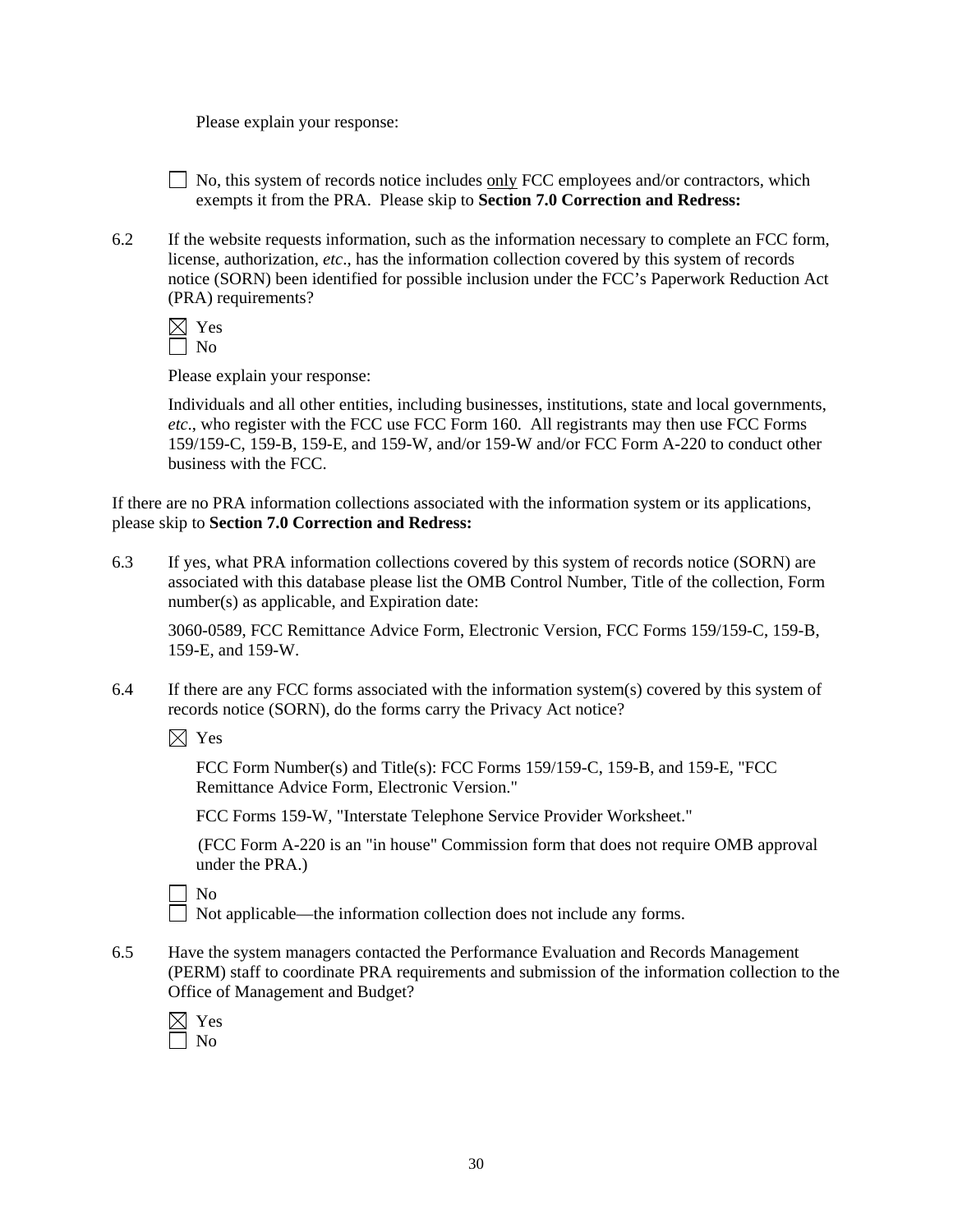The Financial Operations Systems Group staff in OMD-FO works with PERM to insure that FCC Form 160, the FCC Form 159/159-C, 159-B, 159-E, and 159-W, and any other FCC forms that are used in any of the FCC's fee payment, collection, or other transactions or processes comply fully with the PRA requirements.

# **Section 7.0 Correction and Redress:**

7.1 Are the procedures for individuals wishing to inquire whether this system of records notice (SORN) contains information about them consistent with the FCC Privacy Manual procedures and FCC rules under 47 CFR §§ 0.554 – 0.555 for the Privacy Act and Freedom of Information Act (FOIA) requirements?

 $\boxtimes$  Yes

 $\Box$  No

Please explain your response, and if this is an existing system of records notice (SORN), please specify what, if anything, is changing in this procedure:

 Individuals, including those who submit their personally identifiable information (PII) to the FCC when they register with the FCC to pay their regulatory fees, apply for or renew licenses or certifications, or conduct other transactions with the FCC, who wish to inquire whether this SORN contains information about them may address their inquiries to the system manager or the Deputy Division Chief of the Financial Operations Systems Group (FSOG) in OMD-FO for FCC/OMD-25, "Revenue Management Information System" SORN. This is consistent with FCC rules under 47 CFR §§ 0.554 – 0.555 for the Privacy Act, as noted in this SORN.

7.2 Are the procedures for individuals to gain access to their own records/information/data in this information system that is covered by this system of records notice (SORN) consistent with the FCC Privacy Manual procedures and FCC rules under 47 CFR §§ 0.554 – 0.555 for the Privacy Act and Freedom of Information Act (FOIA) requirements?

 $\boxtimes$  Yes  $\Box$  No

Please explain your response, and if this is an existing system of records notice (SORN), please specify what, if anything, is changing in this procedure:

Individuals who provide their personally identifiable information (PII), which is covered by the FCC/OMD-25, "Revenue Management Information System (RMIS)" SORN, may seek access to the information about them by contacting the system manager or the Deputy Division Chief of the Financial Operations Systems Group (FSOG) in OMD-FO. This is consistent with FCC policies and rules under 47 CFR  $\S$ § 0.554 – 0.555, as noted in the SORN.

7.3 Are the procedures for individuals seeking to correct or to amend records/information/data about them in the information system that is covered by this system of records notice (SORN) consistent with the FCC Privacy Manual procedures and FCC rules under 47 CFR §§ 0.556 – 0.558?

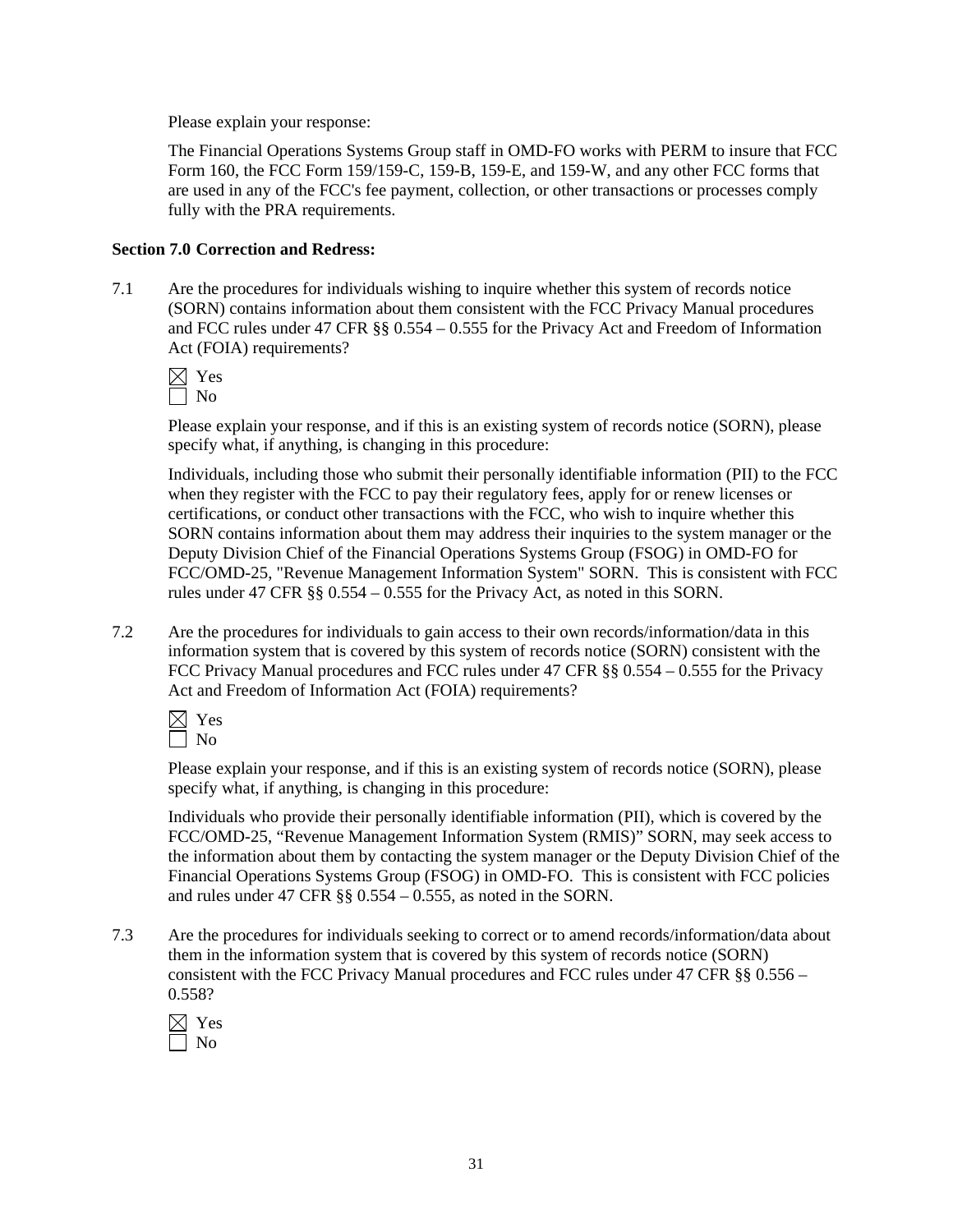Please explain your response, and if this is an existing system of records notice (SORN), please specify what, if anything, is changing in this procedure:

Individuals who seek to correct or to amend information about them in the FCC/OMD-25, "Revenue Management Information System (RMIS)" SORN may contact the system manager or the Deputy Division Chief of the Financial Operations Systems Group (FSOG) in OMD-FO. This is consistent with FCC policies and rules under 47 CFR  $\S$ § 0.554 – 0.555, as noted in the SORN.

7.4 Does the FCC provide any redress to amend or correct information about an individual covered by this system of records notice (SORN), and if so, what alternatives are available to the individual, and are these consistent with the FCC Privacy Manual procedures and FCC rules under 47 CFR §§ 0.556 – 0.558?

 $\boxtimes$  Yes  $\Box$  No

Please explain your response:

 Individuals seeking any redress to amend or to correct information about them in the FCC/OMD-25, "Revenue Management Information System (RMIS)" SORN may contact the system manager or the Deputy Division Chief in the Financial Operations Systems Group (FSOG) in OMD-FO. This is consistent with FCC policies and rules under 47 CFR  $\S$ § 0.554 – 0.555, as noted in the SORN.

If this is a new system of records notice (SORN), please skip to Question 7.6.

7.5 Have the sources for the categories of records in the information system(s) covered by this system of records notice (SORN) changed?



Please explain your response, and if this is an existing system of records notice (SORN), please specify what, if anything, is changing in this procedure:

7.6 Does this system of records notice (SORN) claim any exemptions to the notification, access, and correction, and/or amendment procedures as they apply to individuals seeking information about them in this SORN, and if so, are these exemptions consistent with the FCC Privacy Manual procedures and FCC rules under 47 CFR §§ 0.561?



Please explain your response, and if this is an existing system of records notice (SORN), please specify what, if anything, is changing in this procedure:

 The Financial Operations Systems Group (FSOG) in OMD-FO, which is responsible for the development and management of the RMIS information system and the new FCC/OMD-25, "Revenue Management Information System (RMIS)," SORN that covers the personally identifiable information (PII) that individuals provide when the register with the FCC, does not plan to seek any exemptions to the notification, access, and correction and/or amendment procedures as they apply to individuals seeking information about them in this SORN.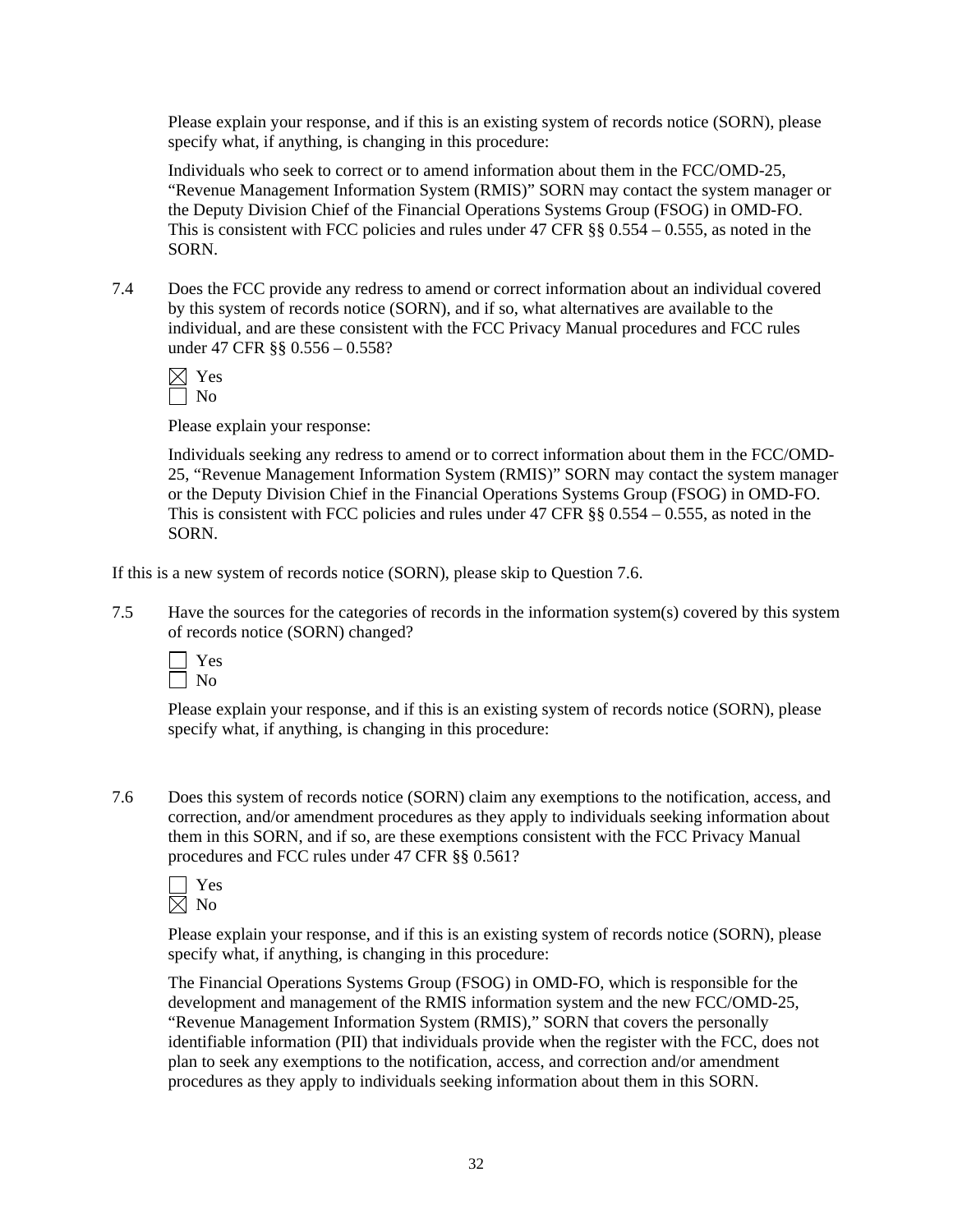7.7 What processes are in place to monitor and to respond to privacy and/or security incidents? Please specify what is changing if this is an existing system of records notice (SORN) that is being updated or revised?

 The staff of the Financial Operations Systems Group (FSOG) in OMD-FO has posted notices that the information in the RMIS's electronic information systems and paper files, which are covered by FCC/OMD-25, "Revenue Management Information System (RMIS)" SORN, are "non public for internal use only." The FSOG will also issue reminders periodically to those granted access to the information that they are to keep the information confidential and to safeguard any printed materials.

7.8 How often is the information system audited to ensure compliance with FCC and OMB regulations and to determine new needs?

|  | Six months or less |  |  |
|--|--------------------|--|--|
|--|--------------------|--|--|

- $\boxtimes$  One year: The RMIS information system is subject to an annual audit requirement to insure that this information system complies with FCC and OMD regulations.
- Two years Three years
- Four years
- Five years

Other audit scheduling procedure(s):

# **Section 8.0 Consumer Satisfaction:**

8.1 Is there a customer satisfaction survey included as part of the public access to the information covered by this system of records notice (SORN)?

| $\Box$ | Yes                        |
|--------|----------------------------|
|        | $\vert$ No                 |
|        | $\boxtimes$ Not applicable |

Please explain your response:

If there are no Consumer Satisfaction requirements, please skip to **Section 9.0 Risk Assessment and Mitigation:** 

8.2 Have any potential Paperwork Reduction Act (PRA) issues been addressed prior to implementation of the customer satisfaction survey?

Please explain your response:

8.3 If there are PRA issues, were these issues addressed in the PRA component of this PIA template?

Please explain your response: